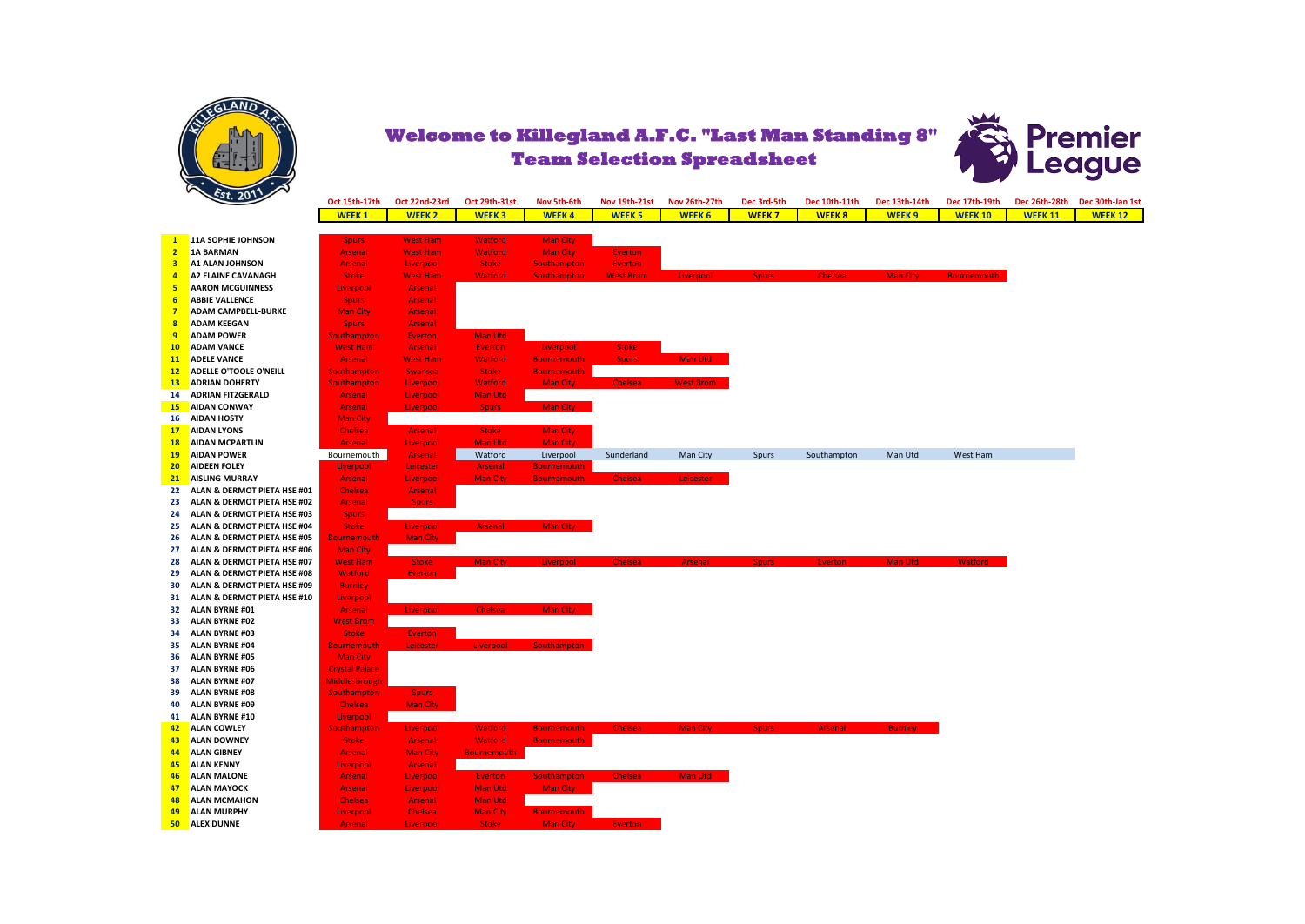



| Dec 26th-28th<br><b>WEEK1</b><br><b>WEEK2</b><br><b>WEEK3</b><br><b>WEEK4</b><br><b>WEEK 5</b><br><b>WEEK 6</b><br><b>WEEK7</b><br><b>WEEK8</b><br><b>WEEK9</b><br><b>WEEK 10</b><br><b>WEEK 11</b><br>51<br><b>ALEX JONES</b><br><b>Man City</b><br><b>Arsenal</b><br>52<br><b>ALEX KEEGAN</b><br>Arsenal<br>Liverpool<br><b>Man Utd</b><br>Man City<br><b>ALEX MCCANN</b><br><b>West Brom</b><br>53<br><b>Man City</b><br><b>Bournemouth</b><br><b>Spurs</b><br><b>Arsenal</b><br>Liverpool<br>54<br><b>AMY MURRAY</b><br><b>Chelsea</b><br><b>Man City</b><br><b>Watford</b><br>Arsenal<br>Liverpool<br><b>Man Utd</b><br>55<br><b>ANDREW HAYDEN</b><br><b>Man Utd</b><br><b>Man City</b><br>Southampton<br>Liverpool<br>56<br><b>ANDY CAROLAN</b><br>Man Utd<br><b>Man City</b><br><b>Arsenal</b><br>Liverpool<br><b>ANDY ROBERTSON</b><br>57<br><b>Man Utd</b><br><b>Man City</b><br><b>Bournemouth</b><br>Liverpool<br><b>ANDY ROCHE</b><br>58<br>Arsenal<br><b>Spurs</b><br>59<br><b>ANN VALLENCE</b><br><b>Southampton</b><br><b>Chelsea</b><br><b>Arsenal</b><br><b>Swansea</b><br><b>ANNETTE KEYES</b><br><b>Stoke</b><br>60<br><b>Southampton</b><br><b>Arsenal</b><br>Liverpool<br><b>ANTHONY DOWLING</b><br><b>West Ham</b><br><b>Man City</b><br>Leicester<br><b>Burnley</b><br>61<br><b>Arsenal</b><br><b>Bournemouth</b><br><b>ANTHONY MARTIN</b><br>62<br><b>Spurs</b><br>Man City<br><b>ANTHONY MATTHEWS</b><br><b>Chelsea</b><br><b>Watford</b><br>63<br><b>Everton</b><br>64<br><b>ANTHONY MCGOVERN</b><br>Man Utd<br><b>Man City</b><br>Liverpool<br><b>ANTHONY MOLONEY</b><br>65<br><b>West Ham</b><br>Man Utd<br>Arsenal<br><b>ASHLIN DUNNE</b><br>Stoke<br>West Ham<br>Watford<br>Bournemouth<br>Chelsea<br>Man City<br>Liverpool<br>Spurs<br>Arsenal<br>Middlesbrough<br>66<br><b>ASHUTOSH CHADHA</b><br>67<br><b>Man City</b><br><b>AUSTIN BRADY</b><br><b>Watford</b><br>Man City<br><b>Chelsea</b><br>Man Utd<br>68<br><b>Arsenal</b><br>Liverpool<br><b>AVA &amp; LARA TUCKER</b><br>Man Utd<br>69<br><b>Stoke</b><br>Liverpool<br><b>BARRY ELWOOD</b><br><b>Bournemouth</b><br>70<br><b>Man Utd</b><br><b>Southampton</b><br>Liverpool<br>71<br><b>BARRY JONES</b><br>Arsenal<br><b>Spurs</b><br><b>Everton</b><br><b>Bournemouth</b><br>72<br><b>BETHAN CAMPBELL-BURKE</b><br><b>Arsenal</b><br><b>Man City</b><br>73<br><b>BREDA BYRNE</b><br><b>Stoke</b><br>Sours:<br>74<br><b>BREN MURRAY</b><br>Burnley<br>Sunderland<br>Man City<br>Chelsea<br>Liverpool<br>Leicester<br>Stoke<br>Arsenal<br>Spurs<br>Southampton<br>75<br><b>BRENDAN MULVANEY</b><br><b>Man Utd</b><br><b>Arsenal</b><br><b>Bournemouth</b><br>76<br><b>BRENDAN STANLEY</b><br><b>Crystal Palace</b><br><b>BRIAN ALMACK</b><br>77<br><b>Arsenal</b><br><b>Man City</b><br>78<br><b>BRIAN BARRETT</b><br><b>Man City</b><br><b>Arsenal</b><br>79<br><b>BRIAN BURKE</b><br>Everton<br><b>Spurs</b><br><b>BRIAN CREED SNR</b><br><b>Man Utd</b><br>Man City<br>80<br><b>West Ham</b><br>Southampton<br><b>BRIAN FITZSIMONS</b><br><b>Man Utd</b><br><b>Man City</b><br>81<br><b>Southampton</b><br><b>West Ham</b><br>82<br><b>BRIAN KILLEEN</b><br><b>Arsenal</b><br><b>Chelsea</b><br>83<br><b>BRIAN MCNANEY</b><br><b>Watford</b><br>Leicester<br><b>Bournemouth</b><br><b>Everton</b><br><b>BRIAN O'CONNOR</b><br>Man Utd<br>84<br><b>Man City</b><br>Leicester<br><b>Chelsea</b><br><b>Arsenal</b><br>Liverpool<br><b>BRIAN ROWE</b><br><b>Man City</b><br><b>Man Utd</b><br>85<br>Arsenal<br>Liverpool<br>Leicester<br><b>Spurs</b><br><b>BRIDIE FITZPATRICK</b><br>Liverpool<br><b>Man City</b><br>86<br><b>Chelsea</b><br><b>Arsenal</b><br><b>Spurs</b><br><b>Everton</b><br><b>BRODY WILDMAN</b><br>Man Utd<br>87<br>88<br><b>CALUM RUSSELL</b><br>Man City<br><b>Southampton</b><br>Liverpool<br><b>Arsenal</b><br><b>Everton</b><br>89<br><b>CAROL MALONE</b><br><b>Crystal Palace</b><br><b>Arsenal</b><br>90<br><b>CARTER CAMPBELL</b><br><b>Spurs</b><br>Chelsea<br>Sunderland<br>91<br><b>CATHAL DOHERTY</b><br>Southampton<br>West Ham<br>Watford<br>Liverpool<br>Everton<br>Arsenal<br>Spurs<br>Man City<br><b>CATHERINE CAMPBELL</b><br>92<br><b>Everton</b><br>Man Utd<br>93<br><b>CATHERINE DONNELLY</b><br><b>Chelsea</b><br><b>Man City</b><br>94<br><b>CATHRIONA GANNON</b><br><b>Stoke</b><br><b>Man City</b><br><b>Everton</b><br><b>Arsenal</b><br>Liverpool<br>95<br><b>CATHY SUPPLE</b><br><b>Man City</b><br>Chelsea<br>Liverpool<br><b>Everton</b><br>Arsenal<br><b>CELINE SKELLY</b><br><b>Stoke</b><br>Liverpool<br>Man City<br>96<br><b>Southampton</b><br><b>CHANTELLE &amp; PAUL</b><br>97<br><b>Spurs</b><br>98<br><b>CHARLIE LAMBE</b><br><b>West Ham</b><br><b>Watford</b><br><b>Bournemouth</b><br><b>Chelsea</b><br>Liverpool<br><b>Southampton</b><br><b>West Brom</b><br><b>Arsenal</b><br><b>Spurs</b><br><b>Burnley</b><br><b>CHRIS DAVIS</b><br><b>Man Utd</b><br>99<br><b>Arsenal</b><br>Liverpool<br><b>CHRIS EIVERS</b><br><b>100</b><br><b>Arsenal</b><br><b>Everton</b><br><b>Chelsea</b><br>Man City<br>101 CHRIS HUMPHRIES<br><b>Arsenal</b><br>Liverpool<br><b>Bournemouth</b><br><b>Everton</b> | $\frac{261}{201}$ |               |               |               |             |               |               |             |               |               |               |                  |
|-----------------------------------------------------------------------------------------------------------------------------------------------------------------------------------------------------------------------------------------------------------------------------------------------------------------------------------------------------------------------------------------------------------------------------------------------------------------------------------------------------------------------------------------------------------------------------------------------------------------------------------------------------------------------------------------------------------------------------------------------------------------------------------------------------------------------------------------------------------------------------------------------------------------------------------------------------------------------------------------------------------------------------------------------------------------------------------------------------------------------------------------------------------------------------------------------------------------------------------------------------------------------------------------------------------------------------------------------------------------------------------------------------------------------------------------------------------------------------------------------------------------------------------------------------------------------------------------------------------------------------------------------------------------------------------------------------------------------------------------------------------------------------------------------------------------------------------------------------------------------------------------------------------------------------------------------------------------------------------------------------------------------------------------------------------------------------------------------------------------------------------------------------------------------------------------------------------------------------------------------------------------------------------------------------------------------------------------------------------------------------------------------------------------------------------------------------------------------------------------------------------------------------------------------------------------------------------------------------------------------------------------------------------------------------------------------------------------------------------------------------------------------------------------------------------------------------------------------------------------------------------------------------------------------------------------------------------------------------------------------------------------------------------------------------------------------------------------------------------------------------------------------------------------------------------------------------------------------------------------------------------------------------------------------------------------------------------------------------------------------------------------------------------------------------------------------------------------------------------------------------------------------------------------------------------------------------------------------------------------------------------------------------------------------------------------------------------------------------------------------------------------------------------------------------------------------------------------------------------------------------------------------------------------------------------------------------------------------------------------------------------------------------------------------------------------------------------------------------------------------------------------------------------------------------------------------------------------------------------------------------------------------------------------------------------------------------------------------------------------------------------------------------------------------------------------------------------------------------------------------------------------------------------------------------------------------------------------------------------------------------------------------------------------------------------------------------------------------------------------------------------------------------------------------------------------------------------------------------------------------------------------------------------------------------------------------------------------------------------------------------------------------------------------------------------------------------------------------------------------------------------------------------------|-------------------|---------------|---------------|---------------|-------------|---------------|---------------|-------------|---------------|---------------|---------------|------------------|
|                                                                                                                                                                                                                                                                                                                                                                                                                                                                                                                                                                                                                                                                                                                                                                                                                                                                                                                                                                                                                                                                                                                                                                                                                                                                                                                                                                                                                                                                                                                                                                                                                                                                                                                                                                                                                                                                                                                                                                                                                                                                                                                                                                                                                                                                                                                                                                                                                                                                                                                                                                                                                                                                                                                                                                                                                                                                                                                                                                                                                                                                                                                                                                                                                                                                                                                                                                                                                                                                                                                                                                                                                                                                                                                                                                                                                                                                                                                                                                                                                                                                                                                                                                                                                                                                                                                                                                                                                                                                                                                                                                                                                                                                                                                                                                                                                                                                                                                                                                                                                                                                                                                                                           |                   | Oct 15th-17th | Oct 22nd-23rd | Oct 29th-31st | Nov 5th-6th | Nov 19th-21st | Nov 26th-27th | Dec 3rd-5th | Dec 10th-11th | Dec 13th-14th | Dec 17th-19th | Dec 30th-Jan 1st |
|                                                                                                                                                                                                                                                                                                                                                                                                                                                                                                                                                                                                                                                                                                                                                                                                                                                                                                                                                                                                                                                                                                                                                                                                                                                                                                                                                                                                                                                                                                                                                                                                                                                                                                                                                                                                                                                                                                                                                                                                                                                                                                                                                                                                                                                                                                                                                                                                                                                                                                                                                                                                                                                                                                                                                                                                                                                                                                                                                                                                                                                                                                                                                                                                                                                                                                                                                                                                                                                                                                                                                                                                                                                                                                                                                                                                                                                                                                                                                                                                                                                                                                                                                                                                                                                                                                                                                                                                                                                                                                                                                                                                                                                                                                                                                                                                                                                                                                                                                                                                                                                                                                                                                           |                   |               |               |               |             |               |               |             |               |               |               | <b>WEEK 12</b>   |
|                                                                                                                                                                                                                                                                                                                                                                                                                                                                                                                                                                                                                                                                                                                                                                                                                                                                                                                                                                                                                                                                                                                                                                                                                                                                                                                                                                                                                                                                                                                                                                                                                                                                                                                                                                                                                                                                                                                                                                                                                                                                                                                                                                                                                                                                                                                                                                                                                                                                                                                                                                                                                                                                                                                                                                                                                                                                                                                                                                                                                                                                                                                                                                                                                                                                                                                                                                                                                                                                                                                                                                                                                                                                                                                                                                                                                                                                                                                                                                                                                                                                                                                                                                                                                                                                                                                                                                                                                                                                                                                                                                                                                                                                                                                                                                                                                                                                                                                                                                                                                                                                                                                                                           |                   |               |               |               |             |               |               |             |               |               |               |                  |
|                                                                                                                                                                                                                                                                                                                                                                                                                                                                                                                                                                                                                                                                                                                                                                                                                                                                                                                                                                                                                                                                                                                                                                                                                                                                                                                                                                                                                                                                                                                                                                                                                                                                                                                                                                                                                                                                                                                                                                                                                                                                                                                                                                                                                                                                                                                                                                                                                                                                                                                                                                                                                                                                                                                                                                                                                                                                                                                                                                                                                                                                                                                                                                                                                                                                                                                                                                                                                                                                                                                                                                                                                                                                                                                                                                                                                                                                                                                                                                                                                                                                                                                                                                                                                                                                                                                                                                                                                                                                                                                                                                                                                                                                                                                                                                                                                                                                                                                                                                                                                                                                                                                                                           |                   |               |               |               |             |               |               |             |               |               |               |                  |
|                                                                                                                                                                                                                                                                                                                                                                                                                                                                                                                                                                                                                                                                                                                                                                                                                                                                                                                                                                                                                                                                                                                                                                                                                                                                                                                                                                                                                                                                                                                                                                                                                                                                                                                                                                                                                                                                                                                                                                                                                                                                                                                                                                                                                                                                                                                                                                                                                                                                                                                                                                                                                                                                                                                                                                                                                                                                                                                                                                                                                                                                                                                                                                                                                                                                                                                                                                                                                                                                                                                                                                                                                                                                                                                                                                                                                                                                                                                                                                                                                                                                                                                                                                                                                                                                                                                                                                                                                                                                                                                                                                                                                                                                                                                                                                                                                                                                                                                                                                                                                                                                                                                                                           |                   |               |               |               |             |               |               |             |               |               |               |                  |
|                                                                                                                                                                                                                                                                                                                                                                                                                                                                                                                                                                                                                                                                                                                                                                                                                                                                                                                                                                                                                                                                                                                                                                                                                                                                                                                                                                                                                                                                                                                                                                                                                                                                                                                                                                                                                                                                                                                                                                                                                                                                                                                                                                                                                                                                                                                                                                                                                                                                                                                                                                                                                                                                                                                                                                                                                                                                                                                                                                                                                                                                                                                                                                                                                                                                                                                                                                                                                                                                                                                                                                                                                                                                                                                                                                                                                                                                                                                                                                                                                                                                                                                                                                                                                                                                                                                                                                                                                                                                                                                                                                                                                                                                                                                                                                                                                                                                                                                                                                                                                                                                                                                                                           |                   |               |               |               |             |               |               |             |               |               |               |                  |
|                                                                                                                                                                                                                                                                                                                                                                                                                                                                                                                                                                                                                                                                                                                                                                                                                                                                                                                                                                                                                                                                                                                                                                                                                                                                                                                                                                                                                                                                                                                                                                                                                                                                                                                                                                                                                                                                                                                                                                                                                                                                                                                                                                                                                                                                                                                                                                                                                                                                                                                                                                                                                                                                                                                                                                                                                                                                                                                                                                                                                                                                                                                                                                                                                                                                                                                                                                                                                                                                                                                                                                                                                                                                                                                                                                                                                                                                                                                                                                                                                                                                                                                                                                                                                                                                                                                                                                                                                                                                                                                                                                                                                                                                                                                                                                                                                                                                                                                                                                                                                                                                                                                                                           |                   |               |               |               |             |               |               |             |               |               |               |                  |
|                                                                                                                                                                                                                                                                                                                                                                                                                                                                                                                                                                                                                                                                                                                                                                                                                                                                                                                                                                                                                                                                                                                                                                                                                                                                                                                                                                                                                                                                                                                                                                                                                                                                                                                                                                                                                                                                                                                                                                                                                                                                                                                                                                                                                                                                                                                                                                                                                                                                                                                                                                                                                                                                                                                                                                                                                                                                                                                                                                                                                                                                                                                                                                                                                                                                                                                                                                                                                                                                                                                                                                                                                                                                                                                                                                                                                                                                                                                                                                                                                                                                                                                                                                                                                                                                                                                                                                                                                                                                                                                                                                                                                                                                                                                                                                                                                                                                                                                                                                                                                                                                                                                                                           |                   |               |               |               |             |               |               |             |               |               |               |                  |
|                                                                                                                                                                                                                                                                                                                                                                                                                                                                                                                                                                                                                                                                                                                                                                                                                                                                                                                                                                                                                                                                                                                                                                                                                                                                                                                                                                                                                                                                                                                                                                                                                                                                                                                                                                                                                                                                                                                                                                                                                                                                                                                                                                                                                                                                                                                                                                                                                                                                                                                                                                                                                                                                                                                                                                                                                                                                                                                                                                                                                                                                                                                                                                                                                                                                                                                                                                                                                                                                                                                                                                                                                                                                                                                                                                                                                                                                                                                                                                                                                                                                                                                                                                                                                                                                                                                                                                                                                                                                                                                                                                                                                                                                                                                                                                                                                                                                                                                                                                                                                                                                                                                                                           |                   |               |               |               |             |               |               |             |               |               |               |                  |
|                                                                                                                                                                                                                                                                                                                                                                                                                                                                                                                                                                                                                                                                                                                                                                                                                                                                                                                                                                                                                                                                                                                                                                                                                                                                                                                                                                                                                                                                                                                                                                                                                                                                                                                                                                                                                                                                                                                                                                                                                                                                                                                                                                                                                                                                                                                                                                                                                                                                                                                                                                                                                                                                                                                                                                                                                                                                                                                                                                                                                                                                                                                                                                                                                                                                                                                                                                                                                                                                                                                                                                                                                                                                                                                                                                                                                                                                                                                                                                                                                                                                                                                                                                                                                                                                                                                                                                                                                                                                                                                                                                                                                                                                                                                                                                                                                                                                                                                                                                                                                                                                                                                                                           |                   |               |               |               |             |               |               |             |               |               |               |                  |
|                                                                                                                                                                                                                                                                                                                                                                                                                                                                                                                                                                                                                                                                                                                                                                                                                                                                                                                                                                                                                                                                                                                                                                                                                                                                                                                                                                                                                                                                                                                                                                                                                                                                                                                                                                                                                                                                                                                                                                                                                                                                                                                                                                                                                                                                                                                                                                                                                                                                                                                                                                                                                                                                                                                                                                                                                                                                                                                                                                                                                                                                                                                                                                                                                                                                                                                                                                                                                                                                                                                                                                                                                                                                                                                                                                                                                                                                                                                                                                                                                                                                                                                                                                                                                                                                                                                                                                                                                                                                                                                                                                                                                                                                                                                                                                                                                                                                                                                                                                                                                                                                                                                                                           |                   |               |               |               |             |               |               |             |               |               |               |                  |
|                                                                                                                                                                                                                                                                                                                                                                                                                                                                                                                                                                                                                                                                                                                                                                                                                                                                                                                                                                                                                                                                                                                                                                                                                                                                                                                                                                                                                                                                                                                                                                                                                                                                                                                                                                                                                                                                                                                                                                                                                                                                                                                                                                                                                                                                                                                                                                                                                                                                                                                                                                                                                                                                                                                                                                                                                                                                                                                                                                                                                                                                                                                                                                                                                                                                                                                                                                                                                                                                                                                                                                                                                                                                                                                                                                                                                                                                                                                                                                                                                                                                                                                                                                                                                                                                                                                                                                                                                                                                                                                                                                                                                                                                                                                                                                                                                                                                                                                                                                                                                                                                                                                                                           |                   |               |               |               |             |               |               |             |               |               |               |                  |
|                                                                                                                                                                                                                                                                                                                                                                                                                                                                                                                                                                                                                                                                                                                                                                                                                                                                                                                                                                                                                                                                                                                                                                                                                                                                                                                                                                                                                                                                                                                                                                                                                                                                                                                                                                                                                                                                                                                                                                                                                                                                                                                                                                                                                                                                                                                                                                                                                                                                                                                                                                                                                                                                                                                                                                                                                                                                                                                                                                                                                                                                                                                                                                                                                                                                                                                                                                                                                                                                                                                                                                                                                                                                                                                                                                                                                                                                                                                                                                                                                                                                                                                                                                                                                                                                                                                                                                                                                                                                                                                                                                                                                                                                                                                                                                                                                                                                                                                                                                                                                                                                                                                                                           |                   |               |               |               |             |               |               |             |               |               |               |                  |
|                                                                                                                                                                                                                                                                                                                                                                                                                                                                                                                                                                                                                                                                                                                                                                                                                                                                                                                                                                                                                                                                                                                                                                                                                                                                                                                                                                                                                                                                                                                                                                                                                                                                                                                                                                                                                                                                                                                                                                                                                                                                                                                                                                                                                                                                                                                                                                                                                                                                                                                                                                                                                                                                                                                                                                                                                                                                                                                                                                                                                                                                                                                                                                                                                                                                                                                                                                                                                                                                                                                                                                                                                                                                                                                                                                                                                                                                                                                                                                                                                                                                                                                                                                                                                                                                                                                                                                                                                                                                                                                                                                                                                                                                                                                                                                                                                                                                                                                                                                                                                                                                                                                                                           |                   |               |               |               |             |               |               |             |               |               |               |                  |
|                                                                                                                                                                                                                                                                                                                                                                                                                                                                                                                                                                                                                                                                                                                                                                                                                                                                                                                                                                                                                                                                                                                                                                                                                                                                                                                                                                                                                                                                                                                                                                                                                                                                                                                                                                                                                                                                                                                                                                                                                                                                                                                                                                                                                                                                                                                                                                                                                                                                                                                                                                                                                                                                                                                                                                                                                                                                                                                                                                                                                                                                                                                                                                                                                                                                                                                                                                                                                                                                                                                                                                                                                                                                                                                                                                                                                                                                                                                                                                                                                                                                                                                                                                                                                                                                                                                                                                                                                                                                                                                                                                                                                                                                                                                                                                                                                                                                                                                                                                                                                                                                                                                                                           |                   |               |               |               |             |               |               |             |               |               |               |                  |
|                                                                                                                                                                                                                                                                                                                                                                                                                                                                                                                                                                                                                                                                                                                                                                                                                                                                                                                                                                                                                                                                                                                                                                                                                                                                                                                                                                                                                                                                                                                                                                                                                                                                                                                                                                                                                                                                                                                                                                                                                                                                                                                                                                                                                                                                                                                                                                                                                                                                                                                                                                                                                                                                                                                                                                                                                                                                                                                                                                                                                                                                                                                                                                                                                                                                                                                                                                                                                                                                                                                                                                                                                                                                                                                                                                                                                                                                                                                                                                                                                                                                                                                                                                                                                                                                                                                                                                                                                                                                                                                                                                                                                                                                                                                                                                                                                                                                                                                                                                                                                                                                                                                                                           |                   |               |               |               |             |               |               |             |               |               |               |                  |
|                                                                                                                                                                                                                                                                                                                                                                                                                                                                                                                                                                                                                                                                                                                                                                                                                                                                                                                                                                                                                                                                                                                                                                                                                                                                                                                                                                                                                                                                                                                                                                                                                                                                                                                                                                                                                                                                                                                                                                                                                                                                                                                                                                                                                                                                                                                                                                                                                                                                                                                                                                                                                                                                                                                                                                                                                                                                                                                                                                                                                                                                                                                                                                                                                                                                                                                                                                                                                                                                                                                                                                                                                                                                                                                                                                                                                                                                                                                                                                                                                                                                                                                                                                                                                                                                                                                                                                                                                                                                                                                                                                                                                                                                                                                                                                                                                                                                                                                                                                                                                                                                                                                                                           |                   |               |               |               |             |               |               |             |               |               |               |                  |
|                                                                                                                                                                                                                                                                                                                                                                                                                                                                                                                                                                                                                                                                                                                                                                                                                                                                                                                                                                                                                                                                                                                                                                                                                                                                                                                                                                                                                                                                                                                                                                                                                                                                                                                                                                                                                                                                                                                                                                                                                                                                                                                                                                                                                                                                                                                                                                                                                                                                                                                                                                                                                                                                                                                                                                                                                                                                                                                                                                                                                                                                                                                                                                                                                                                                                                                                                                                                                                                                                                                                                                                                                                                                                                                                                                                                                                                                                                                                                                                                                                                                                                                                                                                                                                                                                                                                                                                                                                                                                                                                                                                                                                                                                                                                                                                                                                                                                                                                                                                                                                                                                                                                                           |                   |               |               |               |             |               |               |             |               |               |               |                  |
|                                                                                                                                                                                                                                                                                                                                                                                                                                                                                                                                                                                                                                                                                                                                                                                                                                                                                                                                                                                                                                                                                                                                                                                                                                                                                                                                                                                                                                                                                                                                                                                                                                                                                                                                                                                                                                                                                                                                                                                                                                                                                                                                                                                                                                                                                                                                                                                                                                                                                                                                                                                                                                                                                                                                                                                                                                                                                                                                                                                                                                                                                                                                                                                                                                                                                                                                                                                                                                                                                                                                                                                                                                                                                                                                                                                                                                                                                                                                                                                                                                                                                                                                                                                                                                                                                                                                                                                                                                                                                                                                                                                                                                                                                                                                                                                                                                                                                                                                                                                                                                                                                                                                                           |                   |               |               |               |             |               |               |             |               |               |               |                  |
|                                                                                                                                                                                                                                                                                                                                                                                                                                                                                                                                                                                                                                                                                                                                                                                                                                                                                                                                                                                                                                                                                                                                                                                                                                                                                                                                                                                                                                                                                                                                                                                                                                                                                                                                                                                                                                                                                                                                                                                                                                                                                                                                                                                                                                                                                                                                                                                                                                                                                                                                                                                                                                                                                                                                                                                                                                                                                                                                                                                                                                                                                                                                                                                                                                                                                                                                                                                                                                                                                                                                                                                                                                                                                                                                                                                                                                                                                                                                                                                                                                                                                                                                                                                                                                                                                                                                                                                                                                                                                                                                                                                                                                                                                                                                                                                                                                                                                                                                                                                                                                                                                                                                                           |                   |               |               |               |             |               |               |             |               |               |               |                  |
|                                                                                                                                                                                                                                                                                                                                                                                                                                                                                                                                                                                                                                                                                                                                                                                                                                                                                                                                                                                                                                                                                                                                                                                                                                                                                                                                                                                                                                                                                                                                                                                                                                                                                                                                                                                                                                                                                                                                                                                                                                                                                                                                                                                                                                                                                                                                                                                                                                                                                                                                                                                                                                                                                                                                                                                                                                                                                                                                                                                                                                                                                                                                                                                                                                                                                                                                                                                                                                                                                                                                                                                                                                                                                                                                                                                                                                                                                                                                                                                                                                                                                                                                                                                                                                                                                                                                                                                                                                                                                                                                                                                                                                                                                                                                                                                                                                                                                                                                                                                                                                                                                                                                                           |                   |               |               |               |             |               |               |             |               |               |               |                  |
|                                                                                                                                                                                                                                                                                                                                                                                                                                                                                                                                                                                                                                                                                                                                                                                                                                                                                                                                                                                                                                                                                                                                                                                                                                                                                                                                                                                                                                                                                                                                                                                                                                                                                                                                                                                                                                                                                                                                                                                                                                                                                                                                                                                                                                                                                                                                                                                                                                                                                                                                                                                                                                                                                                                                                                                                                                                                                                                                                                                                                                                                                                                                                                                                                                                                                                                                                                                                                                                                                                                                                                                                                                                                                                                                                                                                                                                                                                                                                                                                                                                                                                                                                                                                                                                                                                                                                                                                                                                                                                                                                                                                                                                                                                                                                                                                                                                                                                                                                                                                                                                                                                                                                           |                   |               |               |               |             |               |               |             |               |               |               |                  |
|                                                                                                                                                                                                                                                                                                                                                                                                                                                                                                                                                                                                                                                                                                                                                                                                                                                                                                                                                                                                                                                                                                                                                                                                                                                                                                                                                                                                                                                                                                                                                                                                                                                                                                                                                                                                                                                                                                                                                                                                                                                                                                                                                                                                                                                                                                                                                                                                                                                                                                                                                                                                                                                                                                                                                                                                                                                                                                                                                                                                                                                                                                                                                                                                                                                                                                                                                                                                                                                                                                                                                                                                                                                                                                                                                                                                                                                                                                                                                                                                                                                                                                                                                                                                                                                                                                                                                                                                                                                                                                                                                                                                                                                                                                                                                                                                                                                                                                                                                                                                                                                                                                                                                           |                   |               |               |               |             |               |               |             |               |               |               |                  |
|                                                                                                                                                                                                                                                                                                                                                                                                                                                                                                                                                                                                                                                                                                                                                                                                                                                                                                                                                                                                                                                                                                                                                                                                                                                                                                                                                                                                                                                                                                                                                                                                                                                                                                                                                                                                                                                                                                                                                                                                                                                                                                                                                                                                                                                                                                                                                                                                                                                                                                                                                                                                                                                                                                                                                                                                                                                                                                                                                                                                                                                                                                                                                                                                                                                                                                                                                                                                                                                                                                                                                                                                                                                                                                                                                                                                                                                                                                                                                                                                                                                                                                                                                                                                                                                                                                                                                                                                                                                                                                                                                                                                                                                                                                                                                                                                                                                                                                                                                                                                                                                                                                                                                           |                   |               |               |               |             |               |               |             |               |               |               |                  |
|                                                                                                                                                                                                                                                                                                                                                                                                                                                                                                                                                                                                                                                                                                                                                                                                                                                                                                                                                                                                                                                                                                                                                                                                                                                                                                                                                                                                                                                                                                                                                                                                                                                                                                                                                                                                                                                                                                                                                                                                                                                                                                                                                                                                                                                                                                                                                                                                                                                                                                                                                                                                                                                                                                                                                                                                                                                                                                                                                                                                                                                                                                                                                                                                                                                                                                                                                                                                                                                                                                                                                                                                                                                                                                                                                                                                                                                                                                                                                                                                                                                                                                                                                                                                                                                                                                                                                                                                                                                                                                                                                                                                                                                                                                                                                                                                                                                                                                                                                                                                                                                                                                                                                           |                   |               |               |               |             |               |               |             |               |               |               |                  |
|                                                                                                                                                                                                                                                                                                                                                                                                                                                                                                                                                                                                                                                                                                                                                                                                                                                                                                                                                                                                                                                                                                                                                                                                                                                                                                                                                                                                                                                                                                                                                                                                                                                                                                                                                                                                                                                                                                                                                                                                                                                                                                                                                                                                                                                                                                                                                                                                                                                                                                                                                                                                                                                                                                                                                                                                                                                                                                                                                                                                                                                                                                                                                                                                                                                                                                                                                                                                                                                                                                                                                                                                                                                                                                                                                                                                                                                                                                                                                                                                                                                                                                                                                                                                                                                                                                                                                                                                                                                                                                                                                                                                                                                                                                                                                                                                                                                                                                                                                                                                                                                                                                                                                           |                   |               |               |               |             |               |               |             |               |               |               |                  |
|                                                                                                                                                                                                                                                                                                                                                                                                                                                                                                                                                                                                                                                                                                                                                                                                                                                                                                                                                                                                                                                                                                                                                                                                                                                                                                                                                                                                                                                                                                                                                                                                                                                                                                                                                                                                                                                                                                                                                                                                                                                                                                                                                                                                                                                                                                                                                                                                                                                                                                                                                                                                                                                                                                                                                                                                                                                                                                                                                                                                                                                                                                                                                                                                                                                                                                                                                                                                                                                                                                                                                                                                                                                                                                                                                                                                                                                                                                                                                                                                                                                                                                                                                                                                                                                                                                                                                                                                                                                                                                                                                                                                                                                                                                                                                                                                                                                                                                                                                                                                                                                                                                                                                           |                   |               |               |               |             |               |               |             |               |               |               |                  |
|                                                                                                                                                                                                                                                                                                                                                                                                                                                                                                                                                                                                                                                                                                                                                                                                                                                                                                                                                                                                                                                                                                                                                                                                                                                                                                                                                                                                                                                                                                                                                                                                                                                                                                                                                                                                                                                                                                                                                                                                                                                                                                                                                                                                                                                                                                                                                                                                                                                                                                                                                                                                                                                                                                                                                                                                                                                                                                                                                                                                                                                                                                                                                                                                                                                                                                                                                                                                                                                                                                                                                                                                                                                                                                                                                                                                                                                                                                                                                                                                                                                                                                                                                                                                                                                                                                                                                                                                                                                                                                                                                                                                                                                                                                                                                                                                                                                                                                                                                                                                                                                                                                                                                           |                   |               |               |               |             |               |               |             |               |               |               |                  |
|                                                                                                                                                                                                                                                                                                                                                                                                                                                                                                                                                                                                                                                                                                                                                                                                                                                                                                                                                                                                                                                                                                                                                                                                                                                                                                                                                                                                                                                                                                                                                                                                                                                                                                                                                                                                                                                                                                                                                                                                                                                                                                                                                                                                                                                                                                                                                                                                                                                                                                                                                                                                                                                                                                                                                                                                                                                                                                                                                                                                                                                                                                                                                                                                                                                                                                                                                                                                                                                                                                                                                                                                                                                                                                                                                                                                                                                                                                                                                                                                                                                                                                                                                                                                                                                                                                                                                                                                                                                                                                                                                                                                                                                                                                                                                                                                                                                                                                                                                                                                                                                                                                                                                           |                   |               |               |               |             |               |               |             |               |               |               |                  |
|                                                                                                                                                                                                                                                                                                                                                                                                                                                                                                                                                                                                                                                                                                                                                                                                                                                                                                                                                                                                                                                                                                                                                                                                                                                                                                                                                                                                                                                                                                                                                                                                                                                                                                                                                                                                                                                                                                                                                                                                                                                                                                                                                                                                                                                                                                                                                                                                                                                                                                                                                                                                                                                                                                                                                                                                                                                                                                                                                                                                                                                                                                                                                                                                                                                                                                                                                                                                                                                                                                                                                                                                                                                                                                                                                                                                                                                                                                                                                                                                                                                                                                                                                                                                                                                                                                                                                                                                                                                                                                                                                                                                                                                                                                                                                                                                                                                                                                                                                                                                                                                                                                                                                           |                   |               |               |               |             |               |               |             |               |               |               |                  |
|                                                                                                                                                                                                                                                                                                                                                                                                                                                                                                                                                                                                                                                                                                                                                                                                                                                                                                                                                                                                                                                                                                                                                                                                                                                                                                                                                                                                                                                                                                                                                                                                                                                                                                                                                                                                                                                                                                                                                                                                                                                                                                                                                                                                                                                                                                                                                                                                                                                                                                                                                                                                                                                                                                                                                                                                                                                                                                                                                                                                                                                                                                                                                                                                                                                                                                                                                                                                                                                                                                                                                                                                                                                                                                                                                                                                                                                                                                                                                                                                                                                                                                                                                                                                                                                                                                                                                                                                                                                                                                                                                                                                                                                                                                                                                                                                                                                                                                                                                                                                                                                                                                                                                           |                   |               |               |               |             |               |               |             |               |               |               |                  |
|                                                                                                                                                                                                                                                                                                                                                                                                                                                                                                                                                                                                                                                                                                                                                                                                                                                                                                                                                                                                                                                                                                                                                                                                                                                                                                                                                                                                                                                                                                                                                                                                                                                                                                                                                                                                                                                                                                                                                                                                                                                                                                                                                                                                                                                                                                                                                                                                                                                                                                                                                                                                                                                                                                                                                                                                                                                                                                                                                                                                                                                                                                                                                                                                                                                                                                                                                                                                                                                                                                                                                                                                                                                                                                                                                                                                                                                                                                                                                                                                                                                                                                                                                                                                                                                                                                                                                                                                                                                                                                                                                                                                                                                                                                                                                                                                                                                                                                                                                                                                                                                                                                                                                           |                   |               |               |               |             |               |               |             |               |               |               |                  |
|                                                                                                                                                                                                                                                                                                                                                                                                                                                                                                                                                                                                                                                                                                                                                                                                                                                                                                                                                                                                                                                                                                                                                                                                                                                                                                                                                                                                                                                                                                                                                                                                                                                                                                                                                                                                                                                                                                                                                                                                                                                                                                                                                                                                                                                                                                                                                                                                                                                                                                                                                                                                                                                                                                                                                                                                                                                                                                                                                                                                                                                                                                                                                                                                                                                                                                                                                                                                                                                                                                                                                                                                                                                                                                                                                                                                                                                                                                                                                                                                                                                                                                                                                                                                                                                                                                                                                                                                                                                                                                                                                                                                                                                                                                                                                                                                                                                                                                                                                                                                                                                                                                                                                           |                   |               |               |               |             |               |               |             |               |               |               |                  |
|                                                                                                                                                                                                                                                                                                                                                                                                                                                                                                                                                                                                                                                                                                                                                                                                                                                                                                                                                                                                                                                                                                                                                                                                                                                                                                                                                                                                                                                                                                                                                                                                                                                                                                                                                                                                                                                                                                                                                                                                                                                                                                                                                                                                                                                                                                                                                                                                                                                                                                                                                                                                                                                                                                                                                                                                                                                                                                                                                                                                                                                                                                                                                                                                                                                                                                                                                                                                                                                                                                                                                                                                                                                                                                                                                                                                                                                                                                                                                                                                                                                                                                                                                                                                                                                                                                                                                                                                                                                                                                                                                                                                                                                                                                                                                                                                                                                                                                                                                                                                                                                                                                                                                           |                   |               |               |               |             |               |               |             |               |               |               |                  |
|                                                                                                                                                                                                                                                                                                                                                                                                                                                                                                                                                                                                                                                                                                                                                                                                                                                                                                                                                                                                                                                                                                                                                                                                                                                                                                                                                                                                                                                                                                                                                                                                                                                                                                                                                                                                                                                                                                                                                                                                                                                                                                                                                                                                                                                                                                                                                                                                                                                                                                                                                                                                                                                                                                                                                                                                                                                                                                                                                                                                                                                                                                                                                                                                                                                                                                                                                                                                                                                                                                                                                                                                                                                                                                                                                                                                                                                                                                                                                                                                                                                                                                                                                                                                                                                                                                                                                                                                                                                                                                                                                                                                                                                                                                                                                                                                                                                                                                                                                                                                                                                                                                                                                           |                   |               |               |               |             |               |               |             |               |               |               |                  |
|                                                                                                                                                                                                                                                                                                                                                                                                                                                                                                                                                                                                                                                                                                                                                                                                                                                                                                                                                                                                                                                                                                                                                                                                                                                                                                                                                                                                                                                                                                                                                                                                                                                                                                                                                                                                                                                                                                                                                                                                                                                                                                                                                                                                                                                                                                                                                                                                                                                                                                                                                                                                                                                                                                                                                                                                                                                                                                                                                                                                                                                                                                                                                                                                                                                                                                                                                                                                                                                                                                                                                                                                                                                                                                                                                                                                                                                                                                                                                                                                                                                                                                                                                                                                                                                                                                                                                                                                                                                                                                                                                                                                                                                                                                                                                                                                                                                                                                                                                                                                                                                                                                                                                           |                   |               |               |               |             |               |               |             |               |               |               |                  |
|                                                                                                                                                                                                                                                                                                                                                                                                                                                                                                                                                                                                                                                                                                                                                                                                                                                                                                                                                                                                                                                                                                                                                                                                                                                                                                                                                                                                                                                                                                                                                                                                                                                                                                                                                                                                                                                                                                                                                                                                                                                                                                                                                                                                                                                                                                                                                                                                                                                                                                                                                                                                                                                                                                                                                                                                                                                                                                                                                                                                                                                                                                                                                                                                                                                                                                                                                                                                                                                                                                                                                                                                                                                                                                                                                                                                                                                                                                                                                                                                                                                                                                                                                                                                                                                                                                                                                                                                                                                                                                                                                                                                                                                                                                                                                                                                                                                                                                                                                                                                                                                                                                                                                           |                   |               |               |               |             |               |               |             |               |               |               |                  |
|                                                                                                                                                                                                                                                                                                                                                                                                                                                                                                                                                                                                                                                                                                                                                                                                                                                                                                                                                                                                                                                                                                                                                                                                                                                                                                                                                                                                                                                                                                                                                                                                                                                                                                                                                                                                                                                                                                                                                                                                                                                                                                                                                                                                                                                                                                                                                                                                                                                                                                                                                                                                                                                                                                                                                                                                                                                                                                                                                                                                                                                                                                                                                                                                                                                                                                                                                                                                                                                                                                                                                                                                                                                                                                                                                                                                                                                                                                                                                                                                                                                                                                                                                                                                                                                                                                                                                                                                                                                                                                                                                                                                                                                                                                                                                                                                                                                                                                                                                                                                                                                                                                                                                           |                   |               |               |               |             |               |               |             |               |               |               |                  |
|                                                                                                                                                                                                                                                                                                                                                                                                                                                                                                                                                                                                                                                                                                                                                                                                                                                                                                                                                                                                                                                                                                                                                                                                                                                                                                                                                                                                                                                                                                                                                                                                                                                                                                                                                                                                                                                                                                                                                                                                                                                                                                                                                                                                                                                                                                                                                                                                                                                                                                                                                                                                                                                                                                                                                                                                                                                                                                                                                                                                                                                                                                                                                                                                                                                                                                                                                                                                                                                                                                                                                                                                                                                                                                                                                                                                                                                                                                                                                                                                                                                                                                                                                                                                                                                                                                                                                                                                                                                                                                                                                                                                                                                                                                                                                                                                                                                                                                                                                                                                                                                                                                                                                           |                   |               |               |               |             |               |               |             |               |               |               |                  |
|                                                                                                                                                                                                                                                                                                                                                                                                                                                                                                                                                                                                                                                                                                                                                                                                                                                                                                                                                                                                                                                                                                                                                                                                                                                                                                                                                                                                                                                                                                                                                                                                                                                                                                                                                                                                                                                                                                                                                                                                                                                                                                                                                                                                                                                                                                                                                                                                                                                                                                                                                                                                                                                                                                                                                                                                                                                                                                                                                                                                                                                                                                                                                                                                                                                                                                                                                                                                                                                                                                                                                                                                                                                                                                                                                                                                                                                                                                                                                                                                                                                                                                                                                                                                                                                                                                                                                                                                                                                                                                                                                                                                                                                                                                                                                                                                                                                                                                                                                                                                                                                                                                                                                           |                   |               |               |               |             |               |               |             |               |               |               |                  |
|                                                                                                                                                                                                                                                                                                                                                                                                                                                                                                                                                                                                                                                                                                                                                                                                                                                                                                                                                                                                                                                                                                                                                                                                                                                                                                                                                                                                                                                                                                                                                                                                                                                                                                                                                                                                                                                                                                                                                                                                                                                                                                                                                                                                                                                                                                                                                                                                                                                                                                                                                                                                                                                                                                                                                                                                                                                                                                                                                                                                                                                                                                                                                                                                                                                                                                                                                                                                                                                                                                                                                                                                                                                                                                                                                                                                                                                                                                                                                                                                                                                                                                                                                                                                                                                                                                                                                                                                                                                                                                                                                                                                                                                                                                                                                                                                                                                                                                                                                                                                                                                                                                                                                           |                   |               |               |               |             |               |               |             |               |               |               |                  |
|                                                                                                                                                                                                                                                                                                                                                                                                                                                                                                                                                                                                                                                                                                                                                                                                                                                                                                                                                                                                                                                                                                                                                                                                                                                                                                                                                                                                                                                                                                                                                                                                                                                                                                                                                                                                                                                                                                                                                                                                                                                                                                                                                                                                                                                                                                                                                                                                                                                                                                                                                                                                                                                                                                                                                                                                                                                                                                                                                                                                                                                                                                                                                                                                                                                                                                                                                                                                                                                                                                                                                                                                                                                                                                                                                                                                                                                                                                                                                                                                                                                                                                                                                                                                                                                                                                                                                                                                                                                                                                                                                                                                                                                                                                                                                                                                                                                                                                                                                                                                                                                                                                                                                           |                   |               |               |               |             |               |               |             |               |               |               |                  |
|                                                                                                                                                                                                                                                                                                                                                                                                                                                                                                                                                                                                                                                                                                                                                                                                                                                                                                                                                                                                                                                                                                                                                                                                                                                                                                                                                                                                                                                                                                                                                                                                                                                                                                                                                                                                                                                                                                                                                                                                                                                                                                                                                                                                                                                                                                                                                                                                                                                                                                                                                                                                                                                                                                                                                                                                                                                                                                                                                                                                                                                                                                                                                                                                                                                                                                                                                                                                                                                                                                                                                                                                                                                                                                                                                                                                                                                                                                                                                                                                                                                                                                                                                                                                                                                                                                                                                                                                                                                                                                                                                                                                                                                                                                                                                                                                                                                                                                                                                                                                                                                                                                                                                           |                   |               |               |               |             |               |               |             |               |               |               |                  |
|                                                                                                                                                                                                                                                                                                                                                                                                                                                                                                                                                                                                                                                                                                                                                                                                                                                                                                                                                                                                                                                                                                                                                                                                                                                                                                                                                                                                                                                                                                                                                                                                                                                                                                                                                                                                                                                                                                                                                                                                                                                                                                                                                                                                                                                                                                                                                                                                                                                                                                                                                                                                                                                                                                                                                                                                                                                                                                                                                                                                                                                                                                                                                                                                                                                                                                                                                                                                                                                                                                                                                                                                                                                                                                                                                                                                                                                                                                                                                                                                                                                                                                                                                                                                                                                                                                                                                                                                                                                                                                                                                                                                                                                                                                                                                                                                                                                                                                                                                                                                                                                                                                                                                           |                   |               |               |               |             |               |               |             |               |               |               |                  |
|                                                                                                                                                                                                                                                                                                                                                                                                                                                                                                                                                                                                                                                                                                                                                                                                                                                                                                                                                                                                                                                                                                                                                                                                                                                                                                                                                                                                                                                                                                                                                                                                                                                                                                                                                                                                                                                                                                                                                                                                                                                                                                                                                                                                                                                                                                                                                                                                                                                                                                                                                                                                                                                                                                                                                                                                                                                                                                                                                                                                                                                                                                                                                                                                                                                                                                                                                                                                                                                                                                                                                                                                                                                                                                                                                                                                                                                                                                                                                                                                                                                                                                                                                                                                                                                                                                                                                                                                                                                                                                                                                                                                                                                                                                                                                                                                                                                                                                                                                                                                                                                                                                                                                           |                   |               |               |               |             |               |               |             |               |               |               |                  |
|                                                                                                                                                                                                                                                                                                                                                                                                                                                                                                                                                                                                                                                                                                                                                                                                                                                                                                                                                                                                                                                                                                                                                                                                                                                                                                                                                                                                                                                                                                                                                                                                                                                                                                                                                                                                                                                                                                                                                                                                                                                                                                                                                                                                                                                                                                                                                                                                                                                                                                                                                                                                                                                                                                                                                                                                                                                                                                                                                                                                                                                                                                                                                                                                                                                                                                                                                                                                                                                                                                                                                                                                                                                                                                                                                                                                                                                                                                                                                                                                                                                                                                                                                                                                                                                                                                                                                                                                                                                                                                                                                                                                                                                                                                                                                                                                                                                                                                                                                                                                                                                                                                                                                           |                   |               |               |               |             |               |               |             |               |               |               |                  |
|                                                                                                                                                                                                                                                                                                                                                                                                                                                                                                                                                                                                                                                                                                                                                                                                                                                                                                                                                                                                                                                                                                                                                                                                                                                                                                                                                                                                                                                                                                                                                                                                                                                                                                                                                                                                                                                                                                                                                                                                                                                                                                                                                                                                                                                                                                                                                                                                                                                                                                                                                                                                                                                                                                                                                                                                                                                                                                                                                                                                                                                                                                                                                                                                                                                                                                                                                                                                                                                                                                                                                                                                                                                                                                                                                                                                                                                                                                                                                                                                                                                                                                                                                                                                                                                                                                                                                                                                                                                                                                                                                                                                                                                                                                                                                                                                                                                                                                                                                                                                                                                                                                                                                           |                   |               |               |               |             |               |               |             |               |               |               |                  |
|                                                                                                                                                                                                                                                                                                                                                                                                                                                                                                                                                                                                                                                                                                                                                                                                                                                                                                                                                                                                                                                                                                                                                                                                                                                                                                                                                                                                                                                                                                                                                                                                                                                                                                                                                                                                                                                                                                                                                                                                                                                                                                                                                                                                                                                                                                                                                                                                                                                                                                                                                                                                                                                                                                                                                                                                                                                                                                                                                                                                                                                                                                                                                                                                                                                                                                                                                                                                                                                                                                                                                                                                                                                                                                                                                                                                                                                                                                                                                                                                                                                                                                                                                                                                                                                                                                                                                                                                                                                                                                                                                                                                                                                                                                                                                                                                                                                                                                                                                                                                                                                                                                                                                           |                   |               |               |               |             |               |               |             |               |               |               |                  |
|                                                                                                                                                                                                                                                                                                                                                                                                                                                                                                                                                                                                                                                                                                                                                                                                                                                                                                                                                                                                                                                                                                                                                                                                                                                                                                                                                                                                                                                                                                                                                                                                                                                                                                                                                                                                                                                                                                                                                                                                                                                                                                                                                                                                                                                                                                                                                                                                                                                                                                                                                                                                                                                                                                                                                                                                                                                                                                                                                                                                                                                                                                                                                                                                                                                                                                                                                                                                                                                                                                                                                                                                                                                                                                                                                                                                                                                                                                                                                                                                                                                                                                                                                                                                                                                                                                                                                                                                                                                                                                                                                                                                                                                                                                                                                                                                                                                                                                                                                                                                                                                                                                                                                           |                   |               |               |               |             |               |               |             |               |               |               |                  |
|                                                                                                                                                                                                                                                                                                                                                                                                                                                                                                                                                                                                                                                                                                                                                                                                                                                                                                                                                                                                                                                                                                                                                                                                                                                                                                                                                                                                                                                                                                                                                                                                                                                                                                                                                                                                                                                                                                                                                                                                                                                                                                                                                                                                                                                                                                                                                                                                                                                                                                                                                                                                                                                                                                                                                                                                                                                                                                                                                                                                                                                                                                                                                                                                                                                                                                                                                                                                                                                                                                                                                                                                                                                                                                                                                                                                                                                                                                                                                                                                                                                                                                                                                                                                                                                                                                                                                                                                                                                                                                                                                                                                                                                                                                                                                                                                                                                                                                                                                                                                                                                                                                                                                           |                   |               |               |               |             |               |               |             |               |               |               |                  |
|                                                                                                                                                                                                                                                                                                                                                                                                                                                                                                                                                                                                                                                                                                                                                                                                                                                                                                                                                                                                                                                                                                                                                                                                                                                                                                                                                                                                                                                                                                                                                                                                                                                                                                                                                                                                                                                                                                                                                                                                                                                                                                                                                                                                                                                                                                                                                                                                                                                                                                                                                                                                                                                                                                                                                                                                                                                                                                                                                                                                                                                                                                                                                                                                                                                                                                                                                                                                                                                                                                                                                                                                                                                                                                                                                                                                                                                                                                                                                                                                                                                                                                                                                                                                                                                                                                                                                                                                                                                                                                                                                                                                                                                                                                                                                                                                                                                                                                                                                                                                                                                                                                                                                           |                   |               |               |               |             |               |               |             |               |               |               |                  |
|                                                                                                                                                                                                                                                                                                                                                                                                                                                                                                                                                                                                                                                                                                                                                                                                                                                                                                                                                                                                                                                                                                                                                                                                                                                                                                                                                                                                                                                                                                                                                                                                                                                                                                                                                                                                                                                                                                                                                                                                                                                                                                                                                                                                                                                                                                                                                                                                                                                                                                                                                                                                                                                                                                                                                                                                                                                                                                                                                                                                                                                                                                                                                                                                                                                                                                                                                                                                                                                                                                                                                                                                                                                                                                                                                                                                                                                                                                                                                                                                                                                                                                                                                                                                                                                                                                                                                                                                                                                                                                                                                                                                                                                                                                                                                                                                                                                                                                                                                                                                                                                                                                                                                           |                   |               |               |               |             |               |               |             |               |               |               |                  |
|                                                                                                                                                                                                                                                                                                                                                                                                                                                                                                                                                                                                                                                                                                                                                                                                                                                                                                                                                                                                                                                                                                                                                                                                                                                                                                                                                                                                                                                                                                                                                                                                                                                                                                                                                                                                                                                                                                                                                                                                                                                                                                                                                                                                                                                                                                                                                                                                                                                                                                                                                                                                                                                                                                                                                                                                                                                                                                                                                                                                                                                                                                                                                                                                                                                                                                                                                                                                                                                                                                                                                                                                                                                                                                                                                                                                                                                                                                                                                                                                                                                                                                                                                                                                                                                                                                                                                                                                                                                                                                                                                                                                                                                                                                                                                                                                                                                                                                                                                                                                                                                                                                                                                           |                   |               |               | <b>Stoke</b>  |             |               |               |             |               |               |               |                  |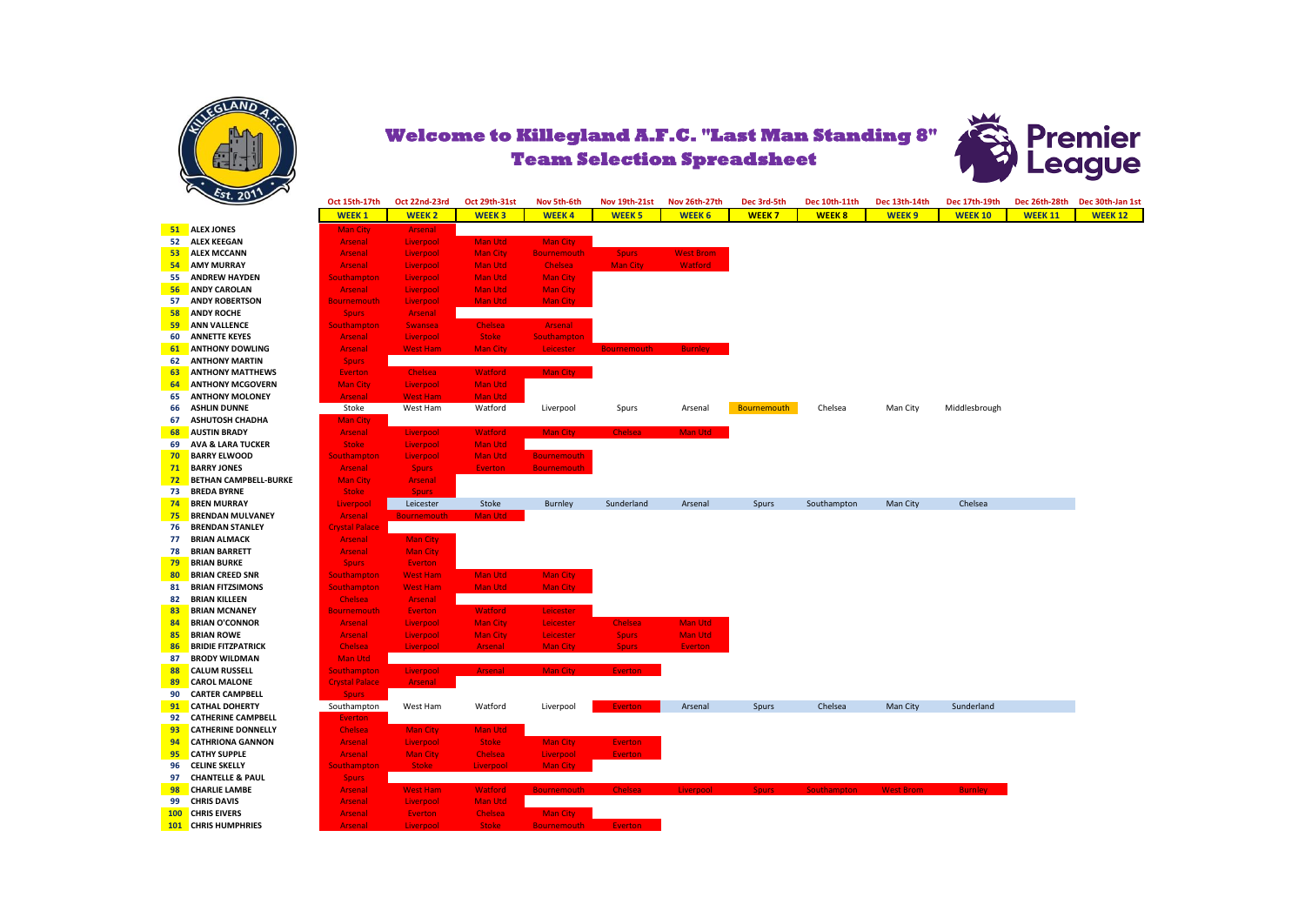



|                |                             | Oct 15th-17th         | Oct 22nd-23rd   | <b>Oct 29th-31st</b> | Nov 5th-6th        | <b>Nov 19th-21st</b> | Nov 26th-27th  | Dec 3rd-5th  | Dec 10th-11th | Dec 13th-14th | Dec 17th-19th  | Dec 26th-28th  | Dec 30th-Jan 1st |
|----------------|-----------------------------|-----------------------|-----------------|----------------------|--------------------|----------------------|----------------|--------------|---------------|---------------|----------------|----------------|------------------|
|                |                             | <b>WEEK1</b>          | <b>WEEK2</b>    | <b>WEEK3</b>         | <b>WEEK4</b>       | <b>WEEK 5</b>        | <b>WEEK 6</b>  | <b>WEEK7</b> | <b>WEEK 8</b> | <b>WEEK9</b>  | <b>WEEK 10</b> | <b>WEEK 11</b> | <b>WEEK 12</b>   |
|                | 102 CHRIS MALONE            | <b>Arsenal</b>        | <b>West Ham</b> | <b>Spurs</b>         | <b>Bournemouth</b> |                      |                |              |               |               |                |                |                  |
|                | 103 CHRISTIAN CAMPBELL      | <b>Chelsea</b>        | Liverpool       | Arsenal              | <b>Man City</b>    | <b>Stoke</b>         |                |              |               |               |                |                |                  |
|                | 104 CHRISTY RYAN            | <b>Southampton</b>    | Arsenal         | <b>Man City</b>      | Liverpool          | Chelsea              | Man Utd        |              |               |               |                |                |                  |
|                | 105 CIAN FITZGERALD         | Southampton           | Arsenal         |                      |                    |                      |                |              |               |               |                |                |                  |
|                | 106 CIAN LAWLESS-HANLON     | Southampton           | <b>Everton</b>  | Arsenal              | <b>Bournemouth</b> |                      |                |              |               |               |                |                |                  |
|                | 107 CIARA MCMAHON           | <b>West Ham</b>       | <b>Stoke</b>    | <b>Burnley</b>       |                    |                      |                |              |               |               |                |                |                  |
|                | 108 CIARA NOLAN             | <b>Arsenal</b>        | <b>Chelsea</b>  | <b>Spurs</b>         |                    |                      |                |              |               |               |                |                |                  |
|                | 109 CIARAN DONNELLY #01     | <b>Man City</b>       | Arsenal         |                      |                    |                      |                |              |               |               |                |                |                  |
|                | 110 CIARAN DONNELLY #02     | <b>Arsenal</b>        | <b>West Ham</b> | Man Utd              | Man City           |                      |                |              |               |               |                |                |                  |
|                | 111 CIARAN HAMILL           | <b>Man City</b>       | Arsenal         |                      |                    |                      |                |              |               |               |                |                |                  |
|                | 112 CIARAN HANCOCK          | <b>Arsenal</b>        | Liverpool       | <b>Watford</b>       | <b>Man City</b>    |                      |                |              |               |               |                |                |                  |
|                | <b>113 CIARAN HIGGINS</b>   | Arsenal               | Liverpool       | <b>Man Utd</b>       | Man City           |                      |                |              |               |               |                |                |                  |
|                | 114 CILLIAN MCCANALOGUE #01 | Liverpool             |                 |                      |                    |                      |                |              |               |               |                |                |                  |
|                | 115 CILLIAN MCCANALOGUE #02 | <b>Man City</b>       |                 |                      |                    |                      |                |              |               |               |                |                |                  |
|                | 116 COLIN HANNIGAN          | Chelsea               | Liverpool       | <b>Man Utd</b>       | <b>Burnley</b>     | Arsenal              |                |              |               |               |                |                |                  |
|                | 117 COLM ELLIOTT            | Arsenal               | Liverpool       | <b>Spurs</b>         | <b>Man City</b>    |                      |                |              |               |               |                |                |                  |
|                | 118 COLM MCBREARTY          | <b>Crystal Palace</b> |                 |                      |                    |                      |                |              |               |               |                |                |                  |
|                | 119 CONOR DAVIS             | <b>Bournemouth</b>    | Arsenal         |                      |                    |                      |                |              |               |               |                |                |                  |
|                | 120 CONOR MURRAY            | <b>Arsenal</b>        | Liverpool       | <b>Man Utd</b>       | <b>Man City</b>    |                      |                |              |               |               |                |                |                  |
|                | 121 CONOR NOLAN             | Southampton           | Liverpool       | Arsenal              | Man Utd            | <b>Everton</b>       | Man City       | Bournemouth  | Chelsea       | Spurs         | West Ham       |                |                  |
|                | 122 CRAIG BYRNE             | <b>West Ham</b>       | <b>Watford</b>  | <b>Stoke</b>         | <b>Man City</b>    |                      |                |              |               |               |                |                |                  |
|                | 123 CRAIG MALONE            | <b>Arsenal</b>        | <b>Spurs</b>    | Chelsea              | <b>Bournemouth</b> |                      |                |              |               |               |                |                |                  |
| 124 DAIRE FINN |                             | <b>Arsenal</b>        | <b>Man City</b> |                      |                    |                      |                |              |               |               |                |                |                  |
|                | 125 DAMIEN HAYDEN           | Man Utd               | <b>Spurs</b>    |                      |                    |                      |                |              |               |               |                |                |                  |
|                | 126 DAMIEN HUNTER           | <b>Arsenal</b>        | Liverpool       | Man Utd              | <b>Man City</b>    |                      |                |              |               |               |                |                |                  |
|                | 127 DANANN DONNELLY         | <b>Man City</b>       | Liverpool       | <b>Man Utd</b>       |                    |                      |                |              |               |               |                |                |                  |
|                | <b>128 DANNY DUNNE</b>      | <b>Arsenal</b>        | Liverpool       | <b>Spurs</b>         | Man City           |                      |                |              |               |               |                |                |                  |
|                | 129 DARAGH SANDFORD         | <b>Arsenal</b>        | Leicester       | <b>Stoke</b>         | <b>Man City</b>    | <b>Spurs</b>         | Man Utd        |              |               |               |                |                |                  |
|                | <b>130 DARRAGH CLARKE</b>   | Man Utd               |                 |                      |                    |                      |                |              |               |               |                |                |                  |
|                | 131 DARRAGH SHERIDAN        | Chelsea               | Arsenal         |                      |                    |                      |                |              |               |               |                |                |                  |
|                | <b>132 DARREN BURKE</b>     | <b>Spurs</b>          | <b>West Ham</b> | Liverpool            | Leicester          |                      |                |              |               |               |                |                |                  |
|                | 133 DARREN CLARKE           | <b>Southampton</b>    | Leicester       | Man Utd              | <b>Man City</b>    |                      |                |              |               |               |                |                |                  |
|                | <b>134 DARREN DOWLING</b>   | <b>Chelsea</b>        | Arsenal         | <b>Everton</b>       | Liverpool          | <b>Man City</b>      | <b>Watford</b> |              |               |               |                |                |                  |
|                | <b>135 DARRYL WATTERS</b>   | <b>Spurs</b>          | Arsenal         |                      |                    |                      |                |              |               |               |                |                |                  |
|                | 136 DAVE BRADY              | <b>Arsenal</b>        | <b>West Ham</b> | Man Utd              |                    |                      |                |              |               |               |                |                |                  |
|                | 137 DAVE DAVIS              | <b>Chelsea</b>        | <b>Arsenal</b>  |                      |                    |                      |                |              |               |               |                |                |                  |
|                | <b>138 DAVE MCELROY</b>     | <b>Southampton</b>    | <b>Arsenal</b>  | Man Utd              |                    |                      |                |              |               |               |                |                |                  |
|                | 139 DAVE MURRAY             | <b>Southampton</b>    | <b>West Ham</b> | <b>Man Utd</b>       | <b>Man City</b>    |                      |                |              |               |               |                |                |                  |
|                | <b>140 DAVE SAUNDERS</b>    | <b>Arsenal</b>        | Liverpool       | <b>Man Utd</b>       | <b>Bournemouth</b> |                      |                |              |               |               |                |                |                  |
| 141 DAVID #01  |                             | <b>Swansea</b>        |                 |                      |                    |                      |                |              |               |               |                |                |                  |
| 142 DAVID #02  |                             | <b>Spurs</b>          |                 |                      |                    |                      |                |              |               |               |                |                |                  |
| 143 DAVID #03  |                             | <b>Sunderland</b>     |                 |                      |                    |                      |                |              |               |               |                |                |                  |
| 144 DAVID #04  |                             | Hull:                 |                 |                      |                    |                      |                |              |               |               |                |                |                  |
| 145 DAVID #05  |                             | <b>Everton</b>        |                 |                      |                    |                      |                |              |               |               |                |                |                  |
| 146 DAVID #06  |                             | <b>Crystal Palace</b> |                 |                      |                    |                      |                |              |               |               |                |                |                  |
| 147 DAVID #07  |                             | Middlesbrough         |                 |                      |                    |                      |                |              |               |               |                |                |                  |
| 148 DAVID #08  |                             | <b>Southampton</b>    | <b>Spurs</b>    |                      |                    |                      |                |              |               |               |                |                |                  |
| 149 DAVID #09  |                             | <b>Chelsea</b>        | <b>Man City</b> |                      |                    |                      |                |              |               |               |                |                |                  |
| 150 DAVID #10  |                             | Liverpool             |                 |                      |                    |                      |                |              |               |               |                |                |                  |
|                | 151 DAVID CAMPBELL          | Arsenal               | <b>Watford</b>  |                      |                    |                      |                |              |               |               |                |                |                  |
|                | 152 DAVID DUGGAN            | <b>Southampton</b>    | Arsenal         | Man Utd              |                    |                      |                |              |               |               |                |                |                  |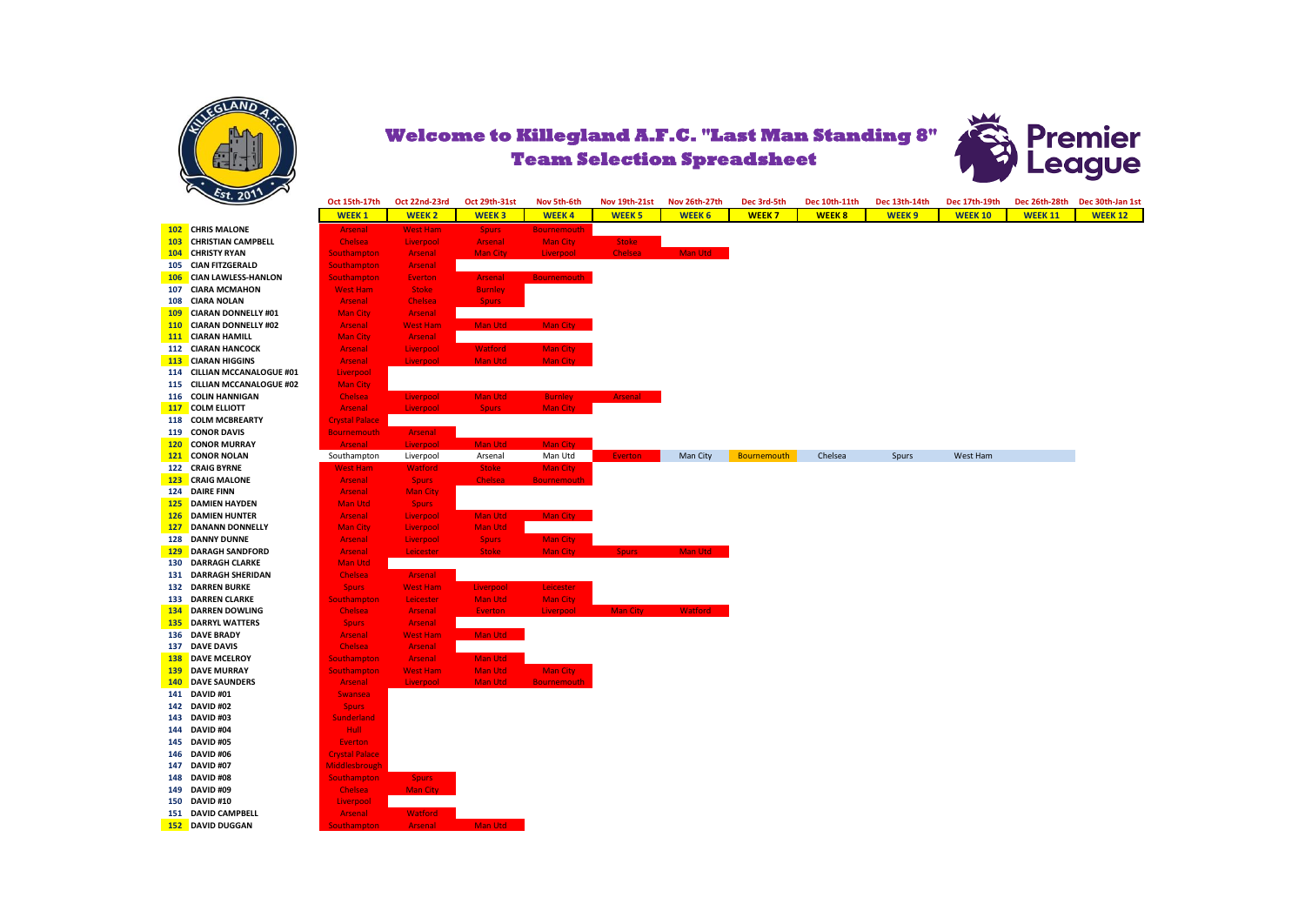



| 20.20                     | Oct 15th-17th      | Oct 22nd-23rd   | Oct 29th-31st   | Nov 5th-6th        | <b>Nov 19th-21st</b> | Nov 26th-27th | Dec 3rd-5th  | Dec 10th-11th | Dec 13th-14th     | Dec 17th-19th    |                | Dec 26th-28th Dec 30th-Jan 1st |
|---------------------------|--------------------|-----------------|-----------------|--------------------|----------------------|---------------|--------------|---------------|-------------------|------------------|----------------|--------------------------------|
|                           | <b>WEEK1</b>       | <b>WEEK2</b>    | <b>WEEK3</b>    | <b>WEEK4</b>       | <b>WEEK 5</b>        | <b>WEEK 6</b> | <b>WEEK7</b> | <b>WEEK 8</b> | WEEK <sub>9</sub> | <b>WEEK 10</b>   | <b>WEEK 11</b> | <b>WEEK 12</b>                 |
| 153 DAVID GUNNING         | <b>Arsenal</b>     | <b>Man City</b> | Man Utd         |                    |                      |               |              |               |                   |                  |                |                                |
| 154 DAVID JONES           | <b>Arsenal</b>     | <b>Swansea</b>  | <b>Man Utd</b>  |                    |                      |               |              |               |                   |                  |                |                                |
| 155 DAVID MCNANEY         | <b>Stoke</b>       | Arsenal         | <b>Watford</b>  | Leicester          |                      |               |              |               |                   |                  |                |                                |
| 156 DAVID OWENS           | Liverpool          |                 |                 |                    |                      |               |              |               |                   |                  |                |                                |
| <b>157 DAVID TOMPKINS</b> | <b>Southampton</b> | Arsenal         | <b>Man Utd</b>  |                    |                      |               |              |               |                   |                  |                |                                |
| 158 DAVID VANCE           | <b>Arsenal</b>     | Liverpool       | <b>Man City</b> | <b>Bournemouth</b> | <b>Chelsea</b>       | Man Utd       |              |               |                   |                  |                |                                |
| 159 DAVID WREN            | <b>Arsenal</b>     | Liverpool       | <b>Man Utd</b>  | <b>Man City</b>    |                      |               |              |               |                   |                  |                |                                |
| 160 DAYO WHELAN           | <b>Chelsea</b>     | Liverpool       | <b>Spurs</b>    | <b>Man City</b>    |                      |               |              |               |                   |                  |                |                                |
| 161 DEAN BYRNE #01        | Arsenal            | Hull -          |                 |                    |                      |               |              |               |                   |                  |                |                                |
| 162 DEAN BYRNE #02        | <b>West Brom</b>   |                 |                 |                    |                      |               |              |               |                   |                  |                |                                |
| 163 DEAN BYRNE #03        | Stoke              | Burnley         | Watford         | Liverpool          | Man City             | Arsenal       | Spurs        | Southampton   | Chelsea           | <b>West Brom</b> |                |                                |
| 164 DEAN BYRNE #04        | <b>Bournemouth</b> | <b>Everton</b>  |                 |                    |                      |               |              |               |                   |                  |                |                                |
| 165 DEAN BYRNE #05        | <b>Man City</b>    |                 |                 |                    |                      |               |              |               |                   |                  |                |                                |
| 166 DEAN BYRNE #06        | <b>West Ham</b>    | Arsenal         |                 |                    |                      |               |              |               |                   |                  |                |                                |
| 167 DEAN BYRNE #07        | <b>Watford</b>     | Liverpool       | <b>Chelsea</b>  | Man City           |                      |               |              |               |                   |                  |                |                                |
| 168 DEAN BYRNE #08        | <b>Burnley</b>     |                 |                 |                    |                      |               |              |               |                   |                  |                |                                |
| 169 DEAN BYRNE #09        | Leicester          |                 |                 |                    |                      |               |              |               |                   |                  |                |                                |
| 170 DEAN BYRNE #10        | Man Utd            |                 |                 |                    |                      |               |              |               |                   |                  |                |                                |
| 171 DENISE COWLEY         | <b>Arsenal</b>     | <b>Man City</b> | Man Utd         |                    |                      |               |              |               |                   |                  |                |                                |
| 172 DEREK DAVIS           | <b>Arsenal</b>     | Liverpool       | <b>Man City</b> | <b>Chelsea</b>     | Everton              |               |              |               |                   |                  |                |                                |
| 173 DEREK MOLONEY         | <b>Arsenal</b>     | <b>West Ham</b> | Man Utd         |                    |                      |               |              |               |                   |                  |                |                                |
| 174 DERMOT BYRNE          | Liverpool          |                 |                 |                    |                      |               |              |               |                   |                  |                |                                |
| 175 DERMOT BYRNE #01      | <b>Swansea</b>     |                 |                 |                    |                      |               |              |               |                   |                  |                |                                |
| 176 DERMOT BYRNE #02      | <b>Spurs</b>       |                 |                 |                    |                      |               |              |               |                   |                  |                |                                |
| 177 DERMOT BYRNE #03      | <b>Sunderland</b>  |                 |                 |                    |                      |               |              |               |                   |                  |                |                                |
| 178 DERMOT BYRNE #04      | Hull:              |                 |                 |                    |                      |               |              |               |                   |                  |                |                                |
| 179 DERMOT BYRNE #05      | <b>Everton</b>     |                 |                 |                    |                      |               |              |               |                   |                  |                |                                |
| 180 DERMOT BYRNE #06      | <b>West Ham</b>    | Liverpool       | <b>Chelsea</b>  | <b>Man City</b>    |                      |               |              |               |                   |                  |                |                                |
| 181 DERMOT BYRNE #07      | <b>Watford</b>     | Man City        |                 |                    |                      |               |              |               |                   |                  |                |                                |
| 182 DERMOT BYRNE #08      | <b>Burnley</b>     |                 |                 |                    |                      |               |              |               |                   |                  |                |                                |
| 183 DERMOT BYRNE #09      | Leicester          |                 |                 |                    |                      |               |              |               |                   |                  |                |                                |
| 184 DERMOT BYRNE #10      | Man Utd            |                 |                 |                    |                      |               |              |               |                   |                  |                |                                |
| <b>185 DERMOT OWENS</b>   | <b>Arsenal</b>     | <b>Man City</b> |                 |                    |                      |               |              |               |                   |                  |                |                                |
| 186 DERVAL HEALY          | <b>Arsenal</b>     | <b>Man City</b> |                 |                    |                      |               |              |               |                   |                  |                |                                |
| <b>187 DIANE BURKE</b>    | <b>Man City</b>    | <b>Chelsea</b>  | Man Utd         |                    |                      |               |              |               |                   |                  |                |                                |
| 188 DYLAN BYRNE #01       | Arsenal            | Liverpool       | <b>Man City</b> | <b>Bournemouth</b> |                      |               |              |               |                   |                  |                |                                |
| 189 DYLAN BYRNE #02       | <b>West Ham</b>    | <b>Arsenal</b>  |                 |                    |                      |               |              |               |                   |                  |                |                                |
| 190 DYLAN BYRNE #03       | Chelsea            | <b>Man City</b> |                 |                    |                      |               |              |               |                   |                  |                |                                |
| 191 DYLAN KELLY           | <b>Spurs</b>       |                 |                 |                    |                      |               |              |               |                   |                  |                |                                |
| 192 DYLAN TIER            | <b>Spurs</b>       |                 |                 |                    |                      |               |              |               |                   |                  |                |                                |
| 193 DYLAN WRIGHT          | <b>West Ham</b>    | Arsenal         |                 |                    |                      |               |              |               |                   |                  |                |                                |
| 194 DYMPNA MCCANN         | <b>Spurs</b>       |                 |                 |                    |                      |               |              |               |                   |                  |                |                                |
| 195 EAMONN MAHER          | <b>Stoke</b>       | Arsenal         |                 |                    |                      |               |              |               |                   |                  |                |                                |
| 196 EDDIE MESKELL         | <b>Arsenal</b>     | <b>Man City</b> | <b>Spurs</b>    |                    |                      |               |              |               |                   |                  |                |                                |
| 197 EDDIE VANCE           | <b>Spurs</b>       | Leicester       | <b>Man Utd</b>  |                    |                      |               |              |               |                   |                  |                |                                |
| 198 EDWARD VANCE          | <b>Spurs</b>       | Leicester       | Arsenal         | Man City           |                      |               |              |               |                   |                  |                |                                |
| 199 EDWIN CONNOLLY        |                    |                 |                 |                    |                      |               |              |               |                   |                  |                |                                |
| 200 ELLIE MCCAUL          | Leicester          |                 |                 |                    |                      |               |              |               |                   |                  |                |                                |
|                           | <b>Arsenal</b>     | <b>Spurs</b>    |                 |                    |                      |               |              |               |                   |                  |                |                                |
| <b>201 ELLIE VALLENCE</b> | <b>Arsenal</b>     | Liverpool       | Man Utd         | Man City           |                      |               |              |               |                   |                  |                |                                |
| 202 EMMA DUNNE            | <b>Southampton</b> | <b>Man City</b> | Man Utd         |                    |                      |               |              |               |                   |                  |                |                                |
| 203 EMMA KELLY            | <b>Chelsea</b>     | Leicester       | Man Utd         |                    |                      |               |              |               |                   |                  |                |                                |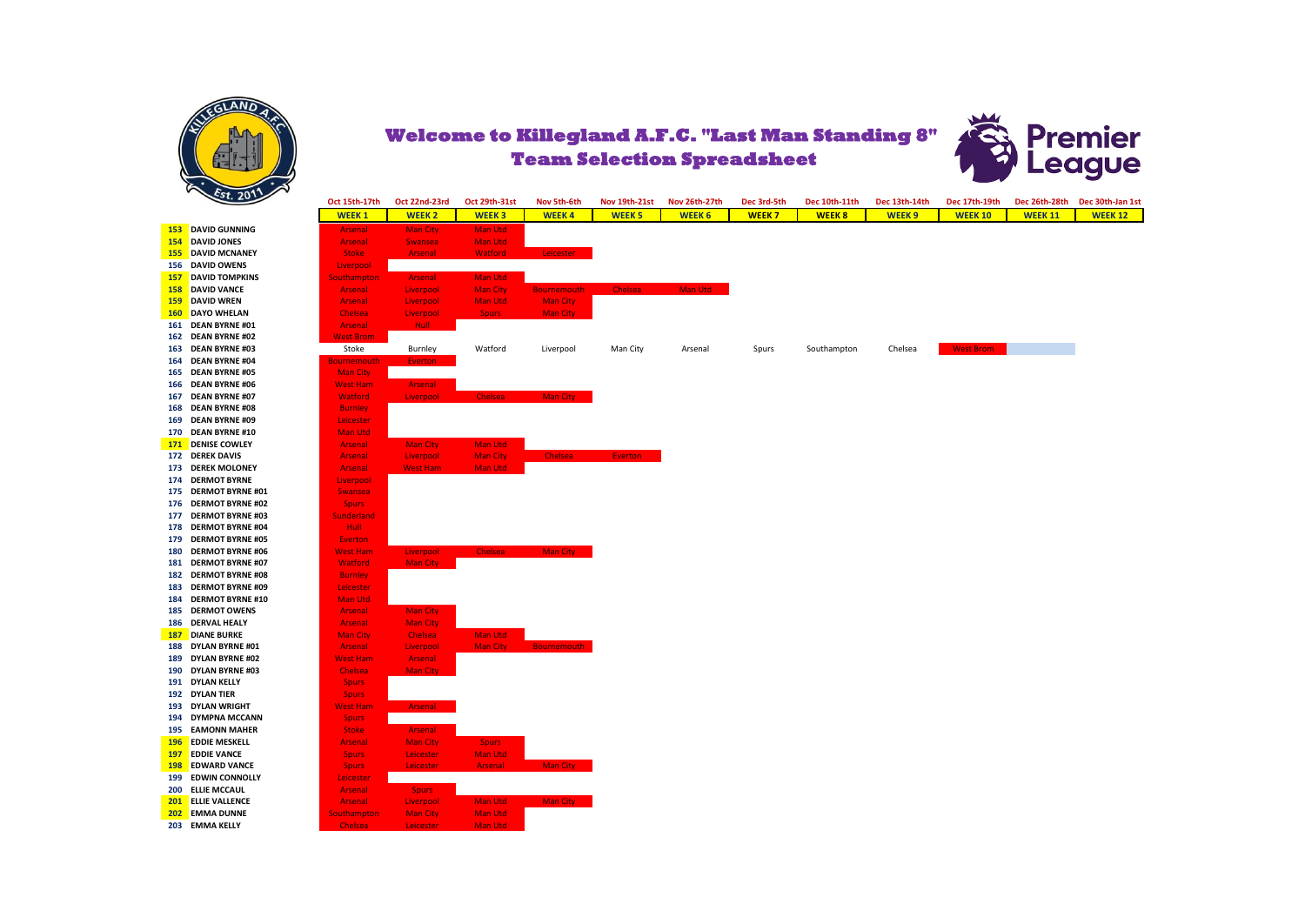



Oct 15th-17th Oct 22nd-23rd Oct 29th-31st Nov 5th-6th Nov 19th-21st Nov 26th-27th Dec 3rd-5th Dec 10th-11th Dec 13th-14th Dec 17th-19th Dec 26th-28th Dec 30th-lan 1st **WEEK 1 WEEK 2 WEEK 3 WEEK 4 WEEK 5 WEEK 6 WEEK 7 WEEK 8 WEEK 9 WEEK 10 WEEK 11 WEEK 12 204 ENDA SHERIDAN** Arsenal Everton Watford Liverpool Man City West Brom **205 EQIN BRANGAN 206 ERIC STAFFORD Arsenal Liverpool Man Utd Arsenal Liverpool Man Utd Arsenal Liverpool Man City** 207 ERICA BURKE Southampton West Ham Man City Arsenal Spurs Bournemouth **208 EVAN O'KANE Arsenal Liverpool Spurs Bournemouth CONTACT ARE ARREST ARREST ARREST ARREST ARREST ARREST ARREST ARREST ARREST ARREST ARREST ARREST ARREST ARREST ARREST ARREST ARREST ARREST ARREST ARREST ARREST ARREST A 209 EVELYN CONWAY 210 FEARGAL MURRAY Arsenal Liverpool Man Utd 211 FINTAN SCULLY Arsenal Man Utd Arsenal Man Utd 211 <b>FINTAN SCULLY** Arsenal Arsenal Arsenal Man Utd. 212 **FIONA CONWAY 212 FIONA CONWAY** Crystal Palace Arsenal Crystal Palace Arsenal Crystal Palace Arsenal **213 FRAN BURKE** Southampton Swansea Man Utd **214 FRAN KITSON Arsenal West Ham Man City Bournemouth Arsenal West Ham Man City Bournemouth Arsenal West Ham Man City 215 FRAN MEEHAN Arsenal** West Ham Man Utd Man City<br>**216 FRANCIS KANE Chelsea** Man City Arsenal Liverpool **216 FRANCIS KANE** Chelsea Man City Arsenal Liverpool Leicester **217 FRANK DALY 218 FRANK SUPPLE Arsenal West Ham Man Utd Liverpool Chelsea Man City Spurs Bourne 219 FRANKIE BURKE** Bournemouth Swansea Arsenal Liverpool Man City Man Utd **220 GARY DENNIS Crystal Palace Arsenal 221 GARY MCCLEAN** Spurs **222 GARY O'NEILL Arsenal Man City** Man Utd **223 GARY WILDMAN** Stoke Arsenal **224 GAVIN POWER** Arsenal Liverpool Man Utd Man City **225 GAVIN TIER 226 GEOFF DUNNE Man City Arsenal 227 GEORGE LAMBERT Spurs 228 GEORGE STONE** Arsenal Liverpool Man Utd Man City **229 GEORGE VALLENCE CONSIDERING Arsenal Man City Spurs 230 GER BYRNE Chelsea** Swansea Spurs **231 GER KITSON Chelsea** Man City Leicester<br>**232 GERRY GRATTAN #01** Southampton Arsenal Stoke **232 GERRY GRATTAN #01** Southampton Arsenal Stoke Man City **233 GERRY GRATTAN #02 234 GERRY JORDAN Arsenal West Ham Spurs Man City 235 GERRY LAMBE** Arsenal Liverpool Man Utd Man City **236 GERRY O'BRIEN** Crystal Palace **237 GERRY O'SULLIVAN Arsenal Man City Man Utd**<br>**238 GLENN HOWARD Arsenal Liverpool Bournemouth 238 GLENN HOWARD Arsenal Liverpool Bournemouth Man City 239 GRAHAM LAYDEN** Arsenal Liverpool Man Utd Leicester **240 GRAINNE KEEGAN** Southampton Arsenal Chelsea Liverpool **241 GRZEGORZ CIEPLUCHA** Liverpool **242 <b>HARRY FLANAGAN** Man City **Contact Article Chelsea** Chelsea **243 HELEN MCCARTHY Chelsea Arsenal Liverpool Man City 244 <b>HENRIK JONSSON** Man City **245 HOLLY MCCARTHY** Arsenal Liverpool Man Utd Man City **246 HUGH O'GARA Arsenal Liverpool Watford Bournemouth Arsenal Liverpool Man Util Man Cit 247 IAN & TOMMY Arsenal Liverpool Man Utd 248 IONUT MIHOCLA Arsenal Everton Man Utd 249 JACKO MURRAY** Man City Swansea **250 JACOB WHITE Arsenal Liverpool Man City** Leicester Leicester Chelsea Bournemouth Liverpool Everton Man City **251 JAMES & RORY** Bournemouth Liverpool Everton Man City Spurs Arsenal Middlesbrough Chelsea West Brom West Ham **252 JAMES BRENNAN Arsenal** Man City **253 JAMES GRIFFIN Arsenal** Man City **254 JAMES WHITE**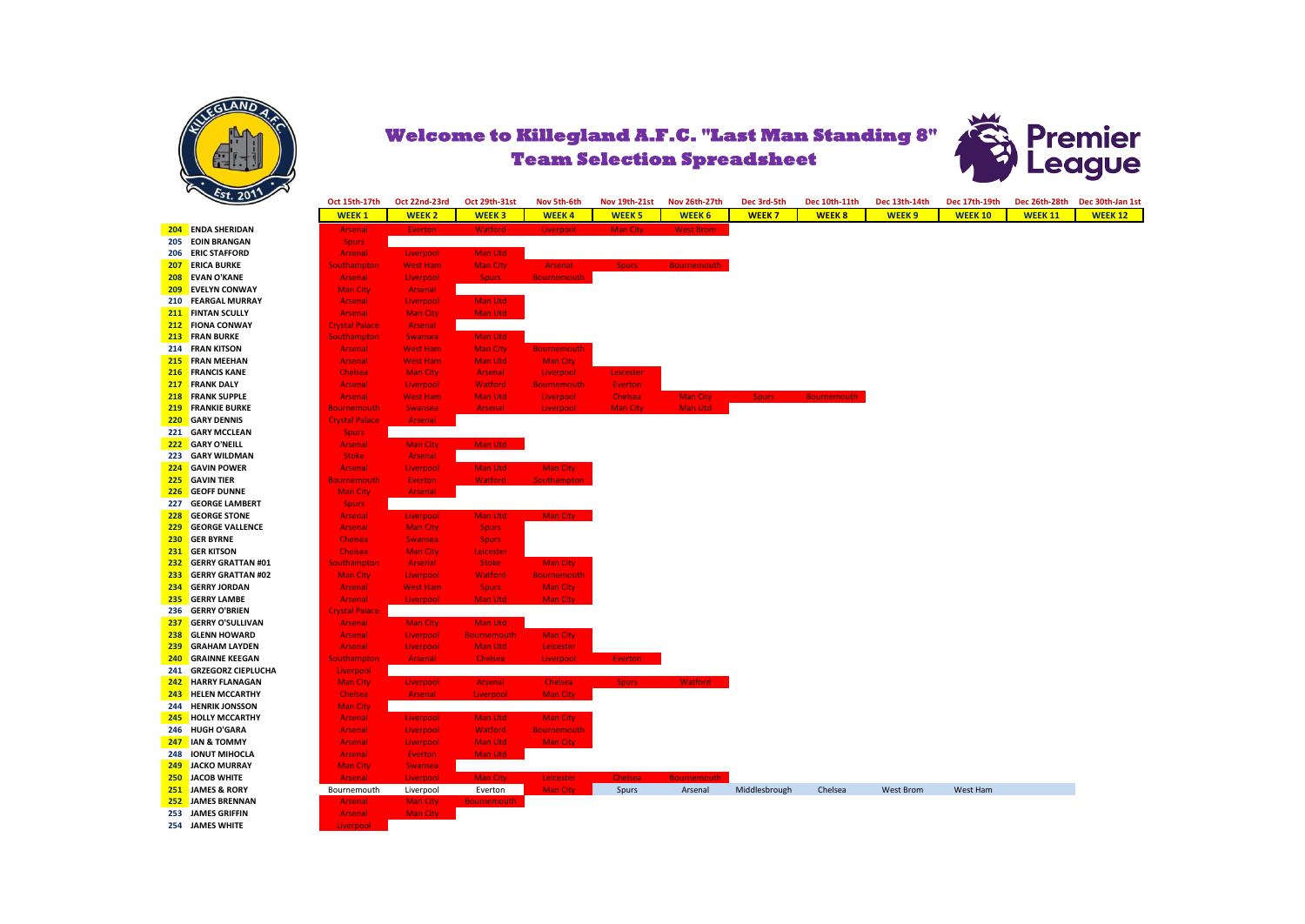



|     | $-5t.2012$                |                       |                    |                      |                    |                      |                 |               |                       |                  |                    |                |                  |
|-----|---------------------------|-----------------------|--------------------|----------------------|--------------------|----------------------|-----------------|---------------|-----------------------|------------------|--------------------|----------------|------------------|
|     |                           | Oct 15th-17th         | Oct 22nd-23rd      | Oct 29th-31st        | Nov 5th-6th        | <b>Nov 19th-21st</b> | Nov 26th-27th   | Dec 3rd-5th   | Dec 10th-11th         | Dec 13th-14th    | Dec 17th-19th      | Dec 26th-28th  | Dec 30th-Jan 1st |
|     |                           | <b>WEEK1</b>          | <b>WEEK 2</b>      | <b>WEEK3</b>         | <b>WEEK4</b>       | <b>WEEK 5</b>        | <b>WEEK 6</b>   | <b>WEEK7</b>  | <b>WEEK 8</b>         | <b>WEEK 9</b>    | <b>WEEK 10</b>     | <b>WEEK 11</b> | <b>WEEK 12</b>   |
|     | 255 JAMIE CONROY          | Southampton           | Arsenal            | <b>Watford</b>       | <b>Man City</b>    |                      |                 |               |                       |                  |                    |                |                  |
|     | 256 JAMIE GIBBONS         | <b>Man City</b>       | <b>West Ham</b>    | Man Utd              |                    |                      |                 |               |                       |                  |                    |                |                  |
| 257 | JAMIE POWER               | Stoke                 | Leicester          | Everton              | <b>Man City</b>    | Spurs                | Liverpool       | Middlesbrough | Arsenal               | Chelsea          | West Ham           |                |                  |
|     | 258 JANE PURCELL          | Arsenal               | Liverpool          | Man Utd              | Leicester          |                      |                 |               |                       |                  |                    |                |                  |
| 259 | JAP WELDON                | Arsenal               | <b>Man City</b>    | <b>Chelsea</b>       | <b>Bournemouth</b> |                      |                 |               |                       |                  |                    |                |                  |
|     | 260 JASON PRESTON         | <b>Arsenal</b>        | <b>Bournemouth</b> |                      |                    |                      |                 |               |                       |                  |                    |                |                  |
| 261 | JAY HENNESSY              | Arsenal               | Liverpool          | <b>Watford</b>       | <b>Man City</b>    | <b>Everton</b>       |                 |               |                       |                  |                    |                |                  |
| 262 | <b>JEAN HOWARD</b>        | <b>Southampton</b>    | <b>West Ham</b>    | <b>Watford</b>       | <b>Man City</b>    | <b>Spurs</b>         | Liverpool       | Arsenal       | <b>Chelsea</b>        | <b>West Brom</b> | <b>Stoke</b>       |                |                  |
| 263 | JENNIFER STEVENS          | <b>Man City</b>       | Arsenal            |                      |                    |                      |                 |               |                       |                  |                    |                |                  |
| 264 | <b>JIM THOMPSON</b>       | <b>Watford</b>        | <b>West Ham</b>    | Arsenal              | <b>Man City</b>    | <b>Chelsea</b>       | Liverpool       | <b>Spurs</b>  | Southampton           | <b>West Brom</b> | <b>Bournemouth</b> |                |                  |
| 265 | <b>JIMMY DOWDALL</b>      | <b>Crystal Palace</b> | <b>Spurs</b>       |                      |                    |                      |                 |               |                       |                  |                    |                |                  |
|     | 266 JIMMY FARMER          | <b>Arsenal</b>        | <b>Bournemouth</b> | <b>Burnley</b>       |                    |                      |                 |               |                       |                  |                    |                |                  |
| 267 | <b>JIMMY FLEMING</b>      | Middlesbrough         | Leicester          | Arsenal              | <b>Bournemouth</b> |                      |                 |               |                       |                  |                    |                |                  |
|     | 268 JOAN KELLY            | <b>Arsenal</b>        | <b>West Ham</b>    | <b>Watford</b>       | Liverpool          | <b>Everton</b>       | <b>Man City</b> | <b>Spurs</b>  | <b>Chelsea</b>        | <b>West Brom</b> | Leicester          |                |                  |
|     | 269 JOE CONCANNON         | <b>Spurs</b>          |                    |                      |                    |                      |                 |               |                       |                  |                    |                |                  |
|     | 270 JOE GREENE            | Arsenal               | <b>West Ham</b>    | Man Utd              | <b>Man City</b>    |                      |                 |               |                       |                  |                    |                |                  |
|     | 271 JOE ROBERTSON         | <b>Arsenal</b>        | <b>Spurs</b>       |                      |                    |                      |                 |               |                       |                  |                    |                |                  |
|     | 272 JOEY CONROY           | <b>Watford</b>        | <b>West Ham</b>    | Arsenal              | <b>Bournemouth</b> | <b>Everton</b>       |                 |               |                       |                  |                    |                |                  |
|     | 273 JOHN & JAMIE JOHNSTON | <b>Stoke</b>          | <b>West Ham</b>    | Arsenal              | <b>Sunderland</b>  | <b>Southampton</b>   | <b>Man City</b> | <b>Spurs</b>  | <b>Crystal Palace</b> |                  |                    |                |                  |
|     | 274 JOHN BEHAN            | <b>Southampton</b>    | Arsenal            | <b>Man City</b>      | Liverpool          | <b>Everton</b>       |                 |               |                       |                  |                    |                |                  |
|     | 275 JOHN CHRISTIAN        | <b>Chelsea</b>        | Liverpool          | Man Utd              |                    |                      |                 |               |                       |                  |                    |                |                  |
|     | 276 JOHN CONNORS          | <b>Bournemouth</b>    | Leicester          | <b>Stoke</b>         | Arsenal            | <b>Chelsea</b>       | Man Utd         |               |                       |                  |                    |                |                  |
|     | 277 JOHN DAVIS            | Liverpool             |                    |                      |                    |                      |                 |               |                       |                  |                    |                |                  |
|     | 278 JOHN DEVOY            | Arsenal               | <b>Man City</b>    | Man Utd              |                    |                      |                 |               |                       |                  |                    |                |                  |
| 279 | JOHN FITZPATRICK          | <b>Chelsea</b>        | <b>Arsenal</b>     | <b>Spurs</b>         |                    |                      |                 |               |                       |                  |                    |                |                  |
| 280 | JOHN GREENE               | <b>Bournemouth</b>    | <b>Swansea</b>     | Man Utd              |                    |                      |                 |               |                       |                  |                    |                |                  |
| 281 | JOHN HARPER               | Stoke                 | <b>Swansea</b>     | Watford              | Liverpool          | <b>West Brom</b>     | Arsenal         | Spurs         | Chelsea               | Man City         | West Ham           |                |                  |
|     | 282 JOHN JONES            | <b>Stoke</b>          | <b>Arsenal</b>     |                      |                    |                      |                 |               |                       |                  |                    |                |                  |
|     | 283 JOHN O'TOOLE          | Arsenal               | Liverpool          | <b>Watford</b>       | <b>Man City</b>    | <b>Chelsea</b>       | Leicester       |               |                       |                  |                    |                |                  |
|     | 284 JOHN SIMPSON          | Southampton           | Liverpool          | Everton              | <b>Man City</b>    | Spurs                | Arsenal         | Stoke         | Chelsea               | Man Utd          | West Ham           |                |                  |
|     | 285 JOHN SINNOTT          | Middlesbrough         |                    |                      |                    |                      |                 |               |                       |                  |                    |                |                  |
|     | 286 JOHN VALLELY          | Arsenal               | <b>West Ham</b>    | <b>Everton</b>       | <b>Bournemouth</b> | <b>Spurs</b>         | <b>Burnley</b>  |               |                       |                  |                    |                |                  |
|     | 287 JOHN WALSH            | Liverpool             |                    |                      |                    |                      |                 |               |                       |                  |                    |                |                  |
| 288 | JOHNNY MOLONEY            | <b>Man City</b>       | Arsenal            |                      |                    |                      |                 |               |                       |                  |                    |                |                  |
| 289 | JOHNNY O'CONNOR           | Arsenal               | <b>Bournemouth</b> | <b>Burnley</b>       |                    |                      |                 |               |                       |                  |                    |                |                  |
|     | 290 JON PARKES            | Arsenal               | Liverpool          | <b>Man City</b>      | <b>Bournemouth</b> | <b>Chelsea</b>       | Man Utd         |               |                       |                  |                    |                |                  |
| 291 | JONATHAN CARR             | Arsenal               | <b>Everton</b>     | <b>Middlesbrough</b> | Bournemouth        |                      |                 |               |                       |                  |                    |                |                  |
|     | 292 JONATHAN DALY         | Liverpool             | <b>Arsenal</b>     |                      |                    |                      |                 |               |                       |                  |                    |                |                  |
|     | 293 JOSH GRIFFIN          | <b>Spurs</b>          |                    |                      |                    |                      |                 |               |                       |                  |                    |                |                  |
|     | 294 JOSH KELLY            | Arsenal               | <b>Man City</b>    |                      |                    |                      |                 |               |                       |                  |                    |                |                  |
|     | 295 JOSHUA CONWAY         | <b>Southampton</b>    | <b>Arsenal</b>     | Man Utd              |                    |                      |                 |               |                       |                  |                    |                |                  |
| 296 | <b>JUDAS &amp; BRONCO</b> | <b>Bournemouth</b>    | <b>West Ham</b>    | <b>Watford</b>       | <b>Man City</b>    | <b>Everton</b>       |                 |               |                       |                  |                    |                |                  |
| 297 | <b>KAELEM RYAN</b>        | Arsenal               | Liverpool          | <b>Man Utd</b>       | Man City           |                      |                 |               |                       |                  |                    |                |                  |
| 298 | KARL O'KANE               | <b>Chelsea</b>        | <b>Arsenal</b>     | <b>Man Utd</b>       |                    |                      |                 |               |                       |                  |                    |                |                  |
| 299 | <b>KARL TEMPLE #01</b>    | <b>Chelsea</b>        | Arsenal            | <b>Watford</b>       | <b>Man City</b>    |                      |                 |               |                       |                  |                    |                |                  |
| 300 | <b>KARL TEMPLE #02</b>    | <b>Bournemouth</b>    | Leicester          | Man Utd              | <b>Southampton</b> |                      |                 |               |                       |                  |                    |                |                  |
| 301 | <b>KATHLEEN DOHERTY</b>   | <b>Crystal Palace</b> | Arsenal            |                      |                    |                      |                 |               |                       |                  |                    |                |                  |
| 302 | <b>KEITH HANLEY</b>       | Arsenal               | Liverpool          | <b>Man Utd</b>       | <b>Bournemouth</b> |                      |                 |               |                       |                  |                    |                |                  |
| 303 | <b>KEITH JONES</b>        | Arsenal               | Liverpool          | <b>Stoke</b>         | <b>Bournemouth</b> | <b>West Brom</b>     | Man Utd         |               |                       |                  |                    |                |                  |
|     | <b>304 KEITH LAYDEN</b>   | Arsenal               | Liverpool          | <b>Man Utd</b>       | <b>Man City</b>    |                      |                 |               |                       |                  |                    |                |                  |
|     | <b>305 KEITH MONAGHAN</b> | Chelsea               | <b>Arsenal</b>     | Man Utd              |                    |                      |                 |               |                       |                  |                    |                |                  |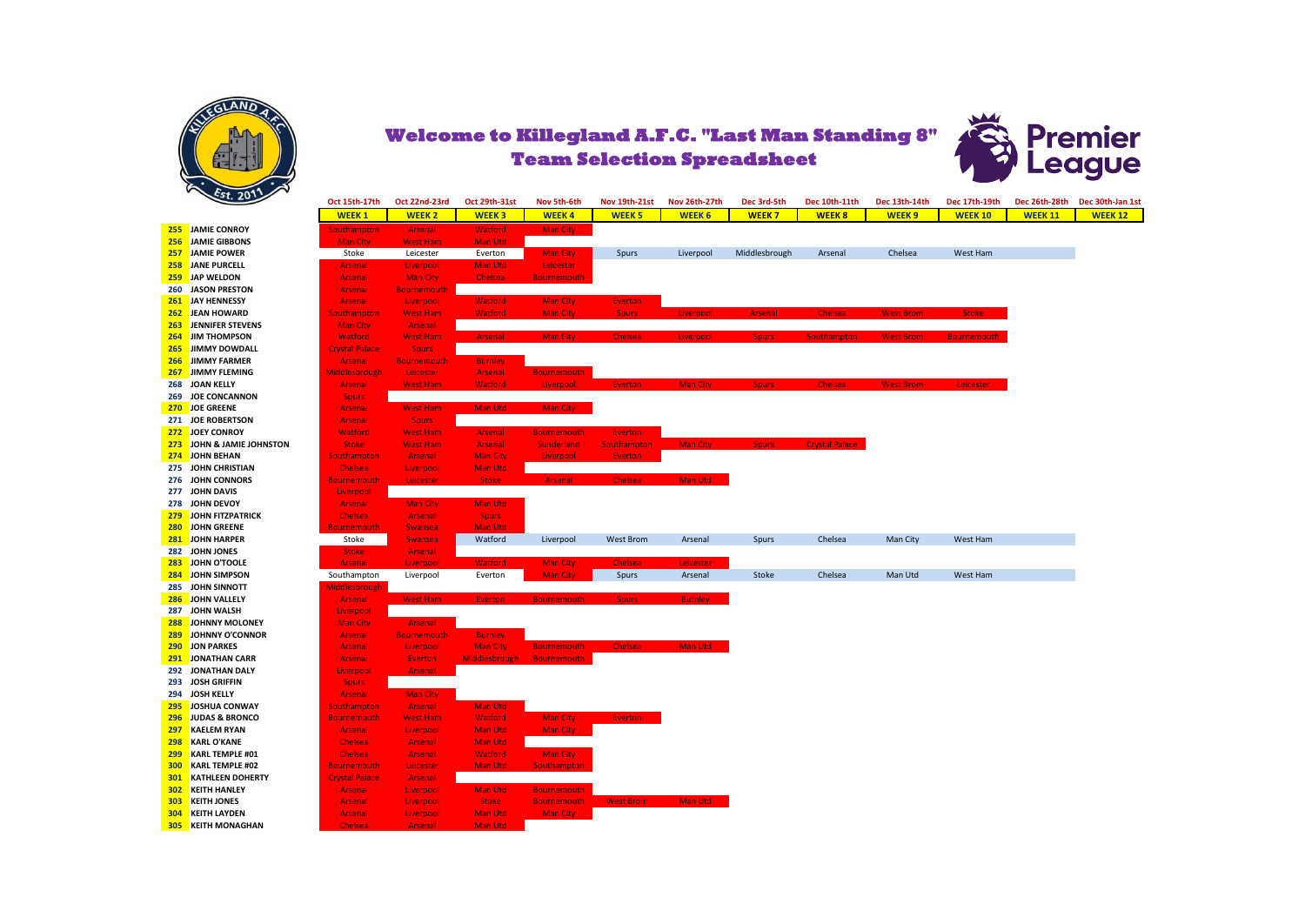



|     | 20.20                      | Oct 15th-17th         | Oct 22nd-23rd      | Oct 29th-31st      | Nov 5th-6th           | <b>Nov 19th-21st</b> | Nov 26th-27th      | Dec 3rd-5th      | Dec 10th-11th | Dec 13th-14th | Dec 17th-19th  |                | Dec 26th-28th Dec 30th-Jan 1st |
|-----|----------------------------|-----------------------|--------------------|--------------------|-----------------------|----------------------|--------------------|------------------|---------------|---------------|----------------|----------------|--------------------------------|
|     |                            | <b>WEEK1</b>          | <b>WEEK 2</b>      | <b>WEEK3</b>       | <b>WEEK4</b>          | <b>WEEK 5</b>        | <b>WEEK 6</b>      | <b>WEEK7</b>     | <b>WEEK8</b>  | <b>WEEK9</b>  | <b>WEEK 10</b> | <b>WEEK 11</b> | <b>WEEK 12</b>                 |
|     | <b>306 KEITH SEGRAVE</b>   | Chelsea               | <b>Arsenal</b>     | <b>Watford</b>     | <b>Bournemouth</b>    |                      |                    |                  |               |               |                |                |                                |
| 307 | <b>KELVIN VANCE</b>        | <b>Arsenal</b>        | Liverpool          | <b>Man City</b>    | Chelsea               | Leicester            | Man Utd            |                  |               |               |                |                |                                |
|     | <b>308 KEN FIELD</b>       | <b>Arsenal</b>        | Liverpool          | <b>Man Utd</b>     | <b>Bournemouth</b>    |                      |                    |                  |               |               |                |                |                                |
|     | <b>309 KEN KAVANAGH</b>    | <b>Man City</b>       | Liverpool          | <b>Man Utd</b>     |                       |                      |                    |                  |               |               |                |                |                                |
|     | <b>310 KEN SLATTERY</b>    | <b>Arsenal</b>        | Liverpool          | <b>Spurs</b>       | <b>Bournemouth</b>    |                      |                    |                  |               |               |                |                |                                |
|     | 311 KEN TANNAM             | Middlesbrough         | Liverpool          | Man Utd            |                       |                      |                    |                  |               |               |                |                |                                |
|     | 312 KEVIN JONES            | <b>Spurs</b>          |                    |                    |                       |                      |                    |                  |               |               |                |                |                                |
|     | 313 KEVIN KELLY            | <b>Southampton</b>    | <b>Everton</b>     |                    |                       |                      |                    |                  |               |               |                |                |                                |
|     | 314 KEVIN MCNANEY          | <b>Chelsea</b>        | <b>Arsenal</b>     |                    |                       |                      |                    |                  |               |               |                |                |                                |
|     | 315 KEVIN SMYTH            | <b>Man City</b>       |                    |                    |                       |                      |                    |                  |               |               |                |                |                                |
|     | <b>316 KIERAN ROUSE</b>    | <b>Southampton</b>    | <b>Arsenal</b>     | <b>Everton</b>     | <b>Leicester</b>      |                      |                    |                  |               |               |                |                |                                |
|     | <b>317 KIRO STOYANOV</b>   | <b>Chelsea</b>        | <b>Arsenal</b>     | <b>Stoke</b>       | <b>Bournemouth</b>    |                      |                    |                  |               |               |                |                |                                |
|     | 318 KODI CAMPBELL          | <b>Crystal Palace</b> |                    |                    |                       |                      |                    |                  |               |               |                |                |                                |
|     | 319 KYLE BURKE             | <b>Arsenal</b>        | <b>Spurs</b>       | <b>Stoke</b>       | <b>Man City</b>       |                      |                    |                  |               |               |                |                |                                |
|     | <b>320 LARRY MCCONKEY</b>  | <b>Arsenal</b>        | <b>West Ham</b>    | <b>Man Utd</b>     | <b>Man City</b>       |                      |                    |                  |               |               |                |                |                                |
|     | 321 LEANNE HENNESSEY       | Liverpool             |                    |                    |                       |                      |                    |                  |               |               |                |                |                                |
|     | 322 LIAM HANNIGAN          | <b>Arsenal</b>        | <b>Man City</b>    |                    |                       |                      |                    |                  |               |               |                |                |                                |
|     | 323 LIAM HUGHES            | <b>Arsenal</b>        | Liverpool          | Man Utd            | <b>Crystal Palace</b> |                      |                    |                  |               |               |                |                |                                |
|     | 324 LILY WALSH             | Chelsea               | <b>Arsenal</b>     |                    |                       |                      |                    |                  |               |               |                |                |                                |
|     | 325 LINDA BYRNE            | Arsenal               | Leicester          | Stoke              | Burnley               | Everton              | Liverpool          | <b>West Brom</b> | Chelsea       | West Ham      | Spurs          |                |                                |
|     | 326 LISA RYAN              | <b>Spurs</b>          | <b>Arsenal</b>     |                    |                       |                      |                    |                  |               |               |                |                |                                |
|     | 327 LIVIU SIMO             | <b>Spurs</b>          |                    |                    |                       |                      |                    |                  |               |               |                |                |                                |
|     | 328 LOCKIE                 | Chelsea               | <b>Arsenal</b>     | Man Utd            |                       |                      |                    |                  |               |               |                |                |                                |
|     | 329 LOGAN MOLONEY          | <b>Arsenal</b>        | <b>Man Utd</b>     | Liverpool          | <b>Man City</b>       |                      |                    |                  |               |               |                |                |                                |
|     | 330 LOLA LEE               | <b>Man City</b>       |                    |                    |                       |                      |                    |                  |               |               |                |                |                                |
|     | 331 LORRAINE MOORE         | <b>Spurs</b>          | <b>Arsenal</b>     |                    |                       |                      |                    |                  |               |               |                |                |                                |
|     | 332 LUKE DOWNES            | Southampton           | <b>Arsenal</b>     | Man Utd            |                       |                      |                    |                  |               |               |                |                |                                |
|     | 333 LYNSEY CULLEN          | <b>Spurs</b>          |                    |                    |                       |                      |                    |                  |               |               |                |                |                                |
|     | 334 MAIREAD JONSSON        | <b>Spurs</b>          |                    |                    |                       |                      |                    |                  |               |               |                |                |                                |
|     | 335 MALCOLM THORNTON #01   | Man Utd               |                    |                    |                       |                      |                    |                  |               |               |                |                |                                |
|     | 336 MALCOLM THORNTON #02   | <b>Man City</b>       |                    |                    |                       |                      |                    |                  |               |               |                |                |                                |
| 337 | <b>MARCUS FORD</b>         | <b>Stoke</b>          | Everton            | Chelsea            | <b>Man City</b>       |                      |                    |                  |               |               |                |                |                                |
|     | 338 MARIA RYAN             | <b>Arsenal</b>        | <b>Spurs</b>       | <b>Man City</b>    | Liverpool             | Leicester            |                    |                  |               |               |                |                |                                |
| 339 | <b>MARK MCDONOUGH</b>      | <b>Arsenal</b>        | Liverpool          | <b>Man Utd</b>     | <b>Man City</b>       |                      |                    |                  |               |               |                |                |                                |
| 340 | <b>MARK MOORE</b>          | <b>Arsenal</b>        | Liverpool          | <b>Everton</b>     | <b>Man City</b>       | <b>Spurs</b>         | <b>Bournemouth</b> |                  |               |               |                |                |                                |
| 341 | <b>MARK PEPPARD</b>        | <b>Arsenal</b>        | <b>Bournemouth</b> | Man Utd            |                       |                      |                    |                  |               |               |                |                |                                |
| 342 | <b>MARK SHORTT</b>         | Arsenal               | <b>Everton</b>     | <b>Bournemouth</b> |                       |                      |                    |                  |               |               |                |                |                                |
|     | <b>343 MARK TIER</b>       | <b>Arsenal</b>        | <b>Swansea</b>     | Man Utd            |                       |                      |                    |                  |               |               |                |                |                                |
|     | <b>344 MARK VANCE</b>      | <b>Crystal Palace</b> | Liverpool          | Man Utd            |                       |                      |                    |                  |               |               |                |                |                                |
|     | <b>345 MARTIN FENNELL</b>  | <b>Arsenal</b>        | Liverpool          | Man Utd            |                       |                      |                    |                  |               |               |                |                |                                |
|     | 346 MARTIN HALPIN          | <b>Man City</b>       |                    |                    |                       |                      |                    |                  |               |               |                |                |                                |
| 347 | <b>MARTIN KELLY</b>        | <b>Arsenal</b>        | <b>Everton</b>     | <b>Stoke</b>       | Man City              |                      |                    |                  |               |               |                |                |                                |
|     | <b>348 MARTIN MCCAUL</b>   | <b>Spurs</b>          |                    |                    |                       |                      |                    |                  |               |               |                |                |                                |
|     | <b>349 MARTIN MEAGHER</b>  | <b>Man City</b>       | <b>Arsenal</b>     |                    |                       |                      |                    |                  |               |               |                |                |                                |
| 350 | <b>MARTIN NAUGHTON #01</b> | Chelsea               | <b>Arsenal</b>     |                    |                       |                      |                    |                  |               |               |                |                |                                |
|     | 351 MARTIN NAUGHTON #02    | <b>Arsenal</b>        | Leicester          | Man Utd            |                       |                      |                    |                  |               |               |                |                |                                |
|     | 352 MARTIN NUGENT          | <b>Arsenal</b>        | <b>Man City</b>    |                    |                       |                      |                    |                  |               |               |                |                |                                |
|     | 353 MARTIN O'BRIEN         | Arsenal               | Liverpool          | <b>Bournemouth</b> |                       |                      |                    |                  |               |               |                |                |                                |
|     | <b>354 MARTIN WRIGHT</b>   | <b>Arsenal</b>        | <b>West Ham</b>    | <b>Man Utd</b>     | <b>Man City</b>       |                      |                    |                  |               |               |                |                |                                |
|     | 355 MARTINA WRIGHT         | <b>Chelsea</b>        | Leicester          | <b>Arsenal</b>     | Liverpool             | <b>Everton</b>       | <b>Bournemouth</b> |                  |               |               |                |                |                                |
|     | 356 MASON RANN             | <b>Crystal Palace</b> |                    |                    |                       |                      |                    |                  |               |               |                |                |                                |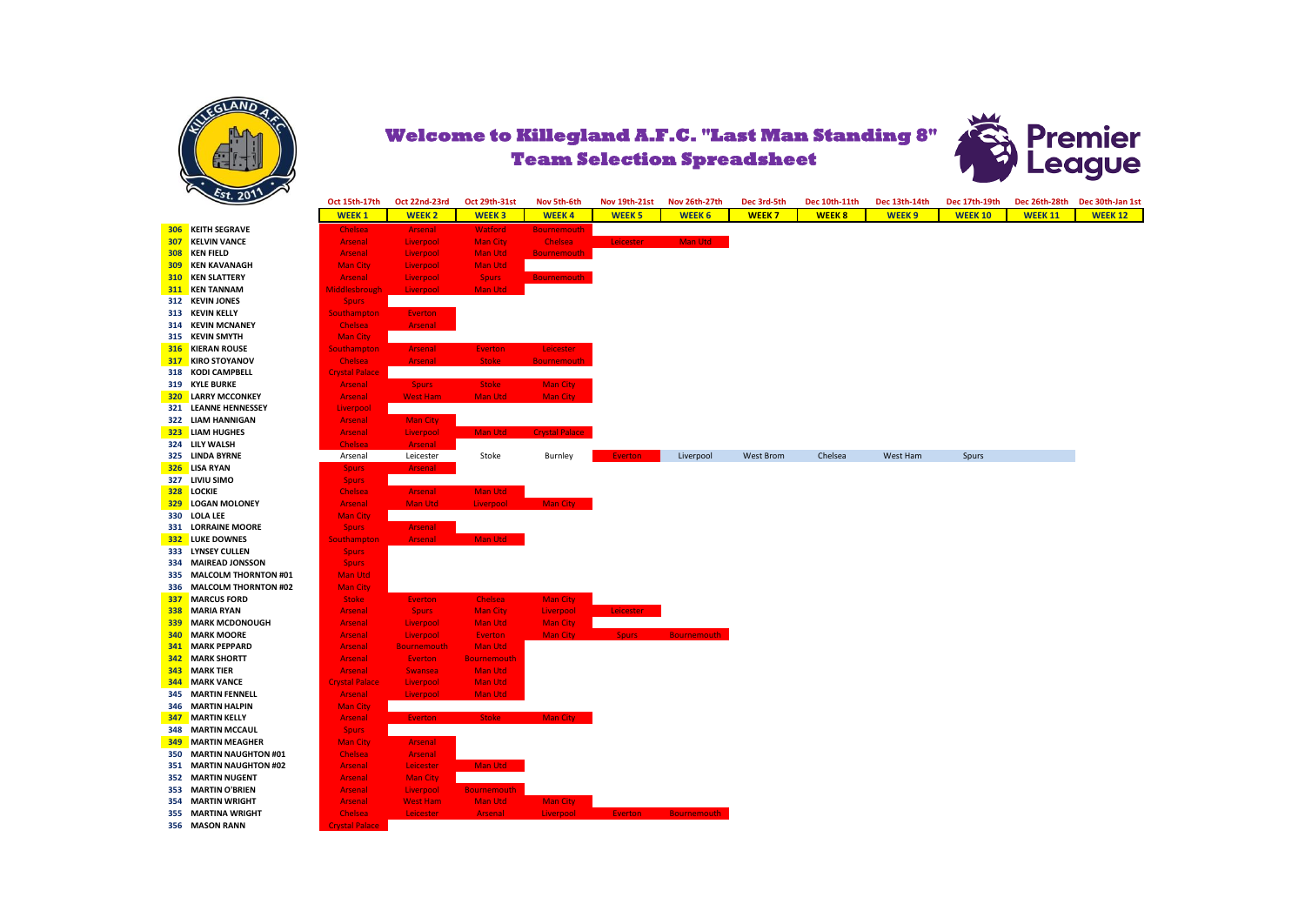

**357 MATHIEU RABOUDE 358 MATTHEW COWLEY 359 MIA CONNOLLY 360 MICHAEL DAVIS 361 MICHAEL DOYLE 362 MICHAEL GILL 363 MICHAEL KELLY 364 MICHAEL MCCLEAN 365 MICHAEL MCGRATH 366** MICHAEL MOONEY **367** MICHELLE LINNANE **368 MICHELLE WALKER 369 MICK ALLEN 370 MICK BYRNE 371 MICK CONROY 372 MICK CONWAY 373** MICK FENNELL<br>374 MICK MCDONNELL **376 MICK NOLAN 377 MINDO KLISYS 378 MUIREANN DONNELLY 379 NATHAN VANCE 380 NEIL DOHERTY 381 NEIL TUOHY 382 NIALL KENNEDY 383 NIALL MCCABE 384 NIAMH DONNELLY 385** NICKY DORAN **386** NICOLA HART **387 NICOLA JORDAN 388 NOEL MCKENNA 389 NORA DOWLING 390 ORLAITH BOYLAN 391 OWEN CASSIDY**<br>392 PADDY DOHERTY **393 PADDY DUFFY 394 PADRAIG CAHILL 395 PAT & JOHNNY 396 PAT CAMPBELL<br>397 PAT FITZPATRICK 398 PAT GRAY 399 PAT MALONE 400** PATRICK FITZPATRICK **401 PATRICK MAPLES 402** PAUL BRADY **403** PAUL BYRNE **404 PAUL CAREY 405 PAUL CARROLL 406 PAUL CURRAN**<br>407 **PAUL DOHERTY** 



| $\epsilon$ st. 2011         | Oct 15th-17th         | Oct 22nd-23rd      | <b>Oct 29th-31st</b> | Nov 5th-6th        | Nov 19th-21st  | Nov 26th-27th | Dec 3rd-5th  | Dec 10th-11th      | Dec 13th-14th    | Dec 17th-19th  | Dec 26th-28th  | Dec 30th-Jan 1st |
|-----------------------------|-----------------------|--------------------|----------------------|--------------------|----------------|---------------|--------------|--------------------|------------------|----------------|----------------|------------------|
|                             | <b>WEEK1</b>          | <b>WEEK2</b>       | <b>WEEK3</b>         | <b>WEEK4</b>       | <b>WEEK 5</b>  | <b>WEEK 6</b> | <b>WEEK7</b> | <b>WEEK8</b>       | <b>WEEK9</b>     | <b>WEEK 10</b> | <b>WEEK 11</b> | <b>WEEK 12</b>   |
| 357 MATHIEU RABOUDE         | Liverpool             |                    |                      |                    |                |               |              |                    |                  |                |                |                  |
| <b>358 MATTHEW COWLEY</b>   | Liverpool             | <b>Arsenal</b>     |                      |                    |                |               |              |                    |                  |                |                |                  |
| 359 MIA CONNOLLY            | <b>Spurs</b>          |                    |                      |                    |                |               |              |                    |                  |                |                |                  |
| 360 MICHAEL DAVIS           | <b>Arsenal</b>        | <b>Stoke</b>       | Man Utd              |                    |                |               |              |                    |                  |                |                |                  |
| <b>361 MICHAEL DOYLE</b>    | <b>Bournemouth</b>    | Liverpool          | <b>Watford</b>       | <b>Man City</b>    | Arsenal        |               |              |                    |                  |                |                |                  |
| <b>362 MICHAEL GILL</b>     | <b>Arsenal</b>        | Liverpool          | <b>Man Utd</b>       | Leicester          |                |               |              |                    |                  |                |                |                  |
| 363 MICHAEL KELLY           | <b>Arsenal</b>        | <b>Bournemouth</b> |                      |                    |                |               |              |                    |                  |                |                |                  |
| <b>364 MICHAEL MCCLEAN</b>  | <b>Man Utd</b>        | Arsenal            |                      |                    |                |               |              |                    |                  |                |                |                  |
| 365 MICHAEL MCGRATH         | <b>Man City</b>       |                    |                      |                    |                |               |              |                    |                  |                |                |                  |
| <b>366 MICHAEL MOONEY</b>   | <b>Man Utd</b>        | Everton            |                      |                    |                |               |              |                    |                  |                |                |                  |
| <b>367 MICHELLE LINNANE</b> | <b>Spurs</b>          | <b>Chelsea</b>     | <b>Arsenal</b>       | Man City           |                |               |              |                    |                  |                |                |                  |
| 368 MICHELLE WALKER         | <b>Arsenal</b>        | Man City           |                      |                    |                |               |              |                    |                  |                |                |                  |
| 369 MICK ALLEN              | <b>Man City</b>       |                    |                      |                    |                |               |              |                    |                  |                |                |                  |
| 370 MICK BYRNE              | <b>Arsenal</b>        | Liverpool          | <b>Watford</b>       | <b>Man City</b>    |                |               |              |                    |                  |                |                |                  |
| 371 MICK CONROY             | <b>Stoke</b>          | <b>West Ham</b>    | <b>Arsenal</b>       | <b>Bournemouth</b> | <b>Everton</b> |               |              |                    |                  |                |                |                  |
| 372 MICK CONWAY             | <b>Southampton</b>    | Liverpool          | Chelsea              | <b>Man City</b>    | Arsenal        |               |              |                    |                  |                |                |                  |
| 373 MICK FENNELL            | <b>Stoke</b>          | Arsenal            | <b>Spurs</b>         |                    |                |               |              |                    |                  |                |                |                  |
| <b>374 MICK MCDONNELL</b>   | Southampton           | Arsenal            | Everton              | Liverpool          | Man City       | Swansea       | Spurs        | Chelsea            | <b>West Brom</b> | West Ham       |                |                  |
| 375 MICK MCKEOWN            | Stoke                 | West Ham           | Arsenal              | <b>Bournemouth</b> | Man City       | Liverpool     | Spurs        | Chelsea            | <b>West Brom</b> | Middlesbrough  |                |                  |
| 376 MICK NOLAN              | <b>Stoke</b>          | <b>Swansea</b>     | <b>Spurs</b>         |                    |                |               |              |                    |                  |                |                |                  |
| <b>377 MINDO KLISYS</b>     | <b>Spurs</b>          | <b>Arsenal</b>     |                      |                    |                |               |              |                    |                  |                |                |                  |
| 378 MUIREANN DONNELLY       | <b>Arsenal</b>        | <b>Everton</b>     | Liverpool            | <b>Man City</b>    |                |               |              |                    |                  |                |                |                  |
| <b>379 NATHAN VANCE</b>     | <b>Stoke</b>          | <b>Everton</b>     | <b>Watford</b>       | Leicester          |                |               |              |                    |                  |                |                |                  |
| <b>380 NEIL DOHERTY</b>     | <b>Arsenal</b>        | Leicester          | <b>Watford</b>       | <b>Man City</b>    | <b>Everton</b> |               |              |                    |                  |                |                |                  |
| <b>381 NEIL TUOHY</b>       | <b>Man City</b>       | <b>Arsenal</b>     |                      |                    |                |               |              |                    |                  |                |                |                  |
| 382 NIALL KENNEDY           | <b>Southampton</b>    | Arsenal            |                      |                    |                |               |              |                    |                  |                |                |                  |
| 383 NIALL MCCABE            | <b>Spurs</b>          |                    |                      |                    |                |               |              |                    |                  |                |                |                  |
| <b>384 NIAMH DONNELLY</b>   | <b>Man City</b>       | <b>Arsenal</b>     |                      |                    |                |               |              |                    |                  |                |                |                  |
| <b>385 NICKY DORAN</b>      | <b>Arsenal</b>        | Liverpool          | Man Utd              | Man City           |                |               |              |                    |                  |                |                |                  |
| <b>386 NICOLA HART</b>      | <b>Man City</b>       | <b>Arsenal</b>     |                      |                    |                |               |              |                    |                  |                |                |                  |
| 387 NICOLA JORDAN           | <b>Spurs</b>          |                    |                      |                    |                |               |              |                    |                  |                |                |                  |
| <b>388 NOEL MCKENNA</b>     | <b>Man City</b>       | Leicester          | <b>Watford</b>       | <b>Bournemouth</b> |                |               |              |                    |                  |                |                |                  |
| 389 NORA DOWLING            | <b>Man City</b>       |                    |                      |                    |                |               |              |                    |                  |                |                |                  |
| <b>390 ORLAITH BOYLAN</b>   | Chelsea               | Arsenal            | Man Utd              |                    |                |               |              |                    |                  |                |                |                  |
| <b>391 OWEN CASSIDY</b>     | <b>rystal Palace</b>  | <b>Spurs</b>       |                      |                    |                |               |              |                    |                  |                |                |                  |
| <b>392 PADDY DOHERTY</b>    | Chelsea               | West Ham           | Watford              | <b>Man City</b>    | Sunderland     | Liverpool     | Spurs        | Arsenal            | <b>West Brom</b> | Man Utd        |                |                  |
| 393 PADDY DUFFY             | <b>Man City</b>       |                    |                      |                    |                |               |              |                    |                  |                |                |                  |
| <b>394 PADRAIG CAHILL</b>   | <b>Arsenal</b>        | Liverpool          | Man Utd              | <b>Man City</b>    |                |               |              |                    |                  |                |                |                  |
| 395 PAT & JOHNNY            | <b>Arsenal</b>        | <b>West Ham</b>    | <b>Watford</b>       | <b>Man City</b>    | <b>Everton</b> |               |              |                    |                  |                |                |                  |
| <b>396 PAT CAMPBELL</b>     | Liverpool             | <b>Man City</b>    |                      |                    |                |               |              |                    |                  |                |                |                  |
| <b>397 PAT FITZPATRICK</b>  | <b>Arsenal</b>        | <b>West Ham</b>    | <b>Stoke</b>         | <b>Bournemouth</b> | <b>Chelsea</b> | Liverpool     | <b>Spurs</b> | <b>Southampton</b> | <b>Man City</b>  | <b>Burnley</b> |                |                  |
| 398 PAT GRAY                | <b>Arsenal</b>        | <b>Swansea</b>     | <b>Man Utd</b>       |                    |                |               |              |                    |                  |                |                |                  |
| <b>399 PAT MALONE</b>       | <b>Arsenal</b>        | <b>West Ham</b>    | <b>Spurs</b>         | <b>Bournemouth</b> |                |               |              |                    |                  |                |                |                  |
| 400 PATRICK FITZPATRICK     | <b>Chelsea</b>        | <b>Man City</b>    | <b>Man Utd</b>       |                    |                |               |              |                    |                  |                |                |                  |
| 401 PATRICK MAPLES          | <b>Arsenal</b>        | Liverpool          | <b>Man Utd</b>       | <b>Man City</b>    |                |               |              |                    |                  |                |                |                  |
| 402 PAUL BRADY              | <b>Arsenal</b>        | Liverpool          | <b>Spurs</b>         | <b>Man City</b>    |                |               |              |                    |                  |                |                |                  |
| 403 PAUL BYRNE              | <b>Bournemouth</b>    | <b>West Ham</b>    | <b>Man Utd</b>       | <b>Man City</b>    |                |               |              |                    |                  |                |                |                  |
| 404 PAUL CAREY              | <b>Man City</b>       |                    |                      |                    |                |               |              |                    |                  |                |                |                  |
| 405 PAUL CARROLL            | <b>Crystal Palace</b> | Everton            |                      |                    |                |               |              |                    |                  |                |                |                  |
| 406 PAUL CURRAN             | <b>Arsenal</b>        | Leicester          | <b>Watford</b>       | <b>Man City</b>    | <b>Everton</b> |               |              |                    |                  |                |                |                  |
| 407 PAUL DOHERTY            | Man Utd               | West Ham           | Watford              | Liverpool          | Sunderland     | Arsenal       | Spurs        | Chelsea            | Man City         | Middlesbrough  |                |                  |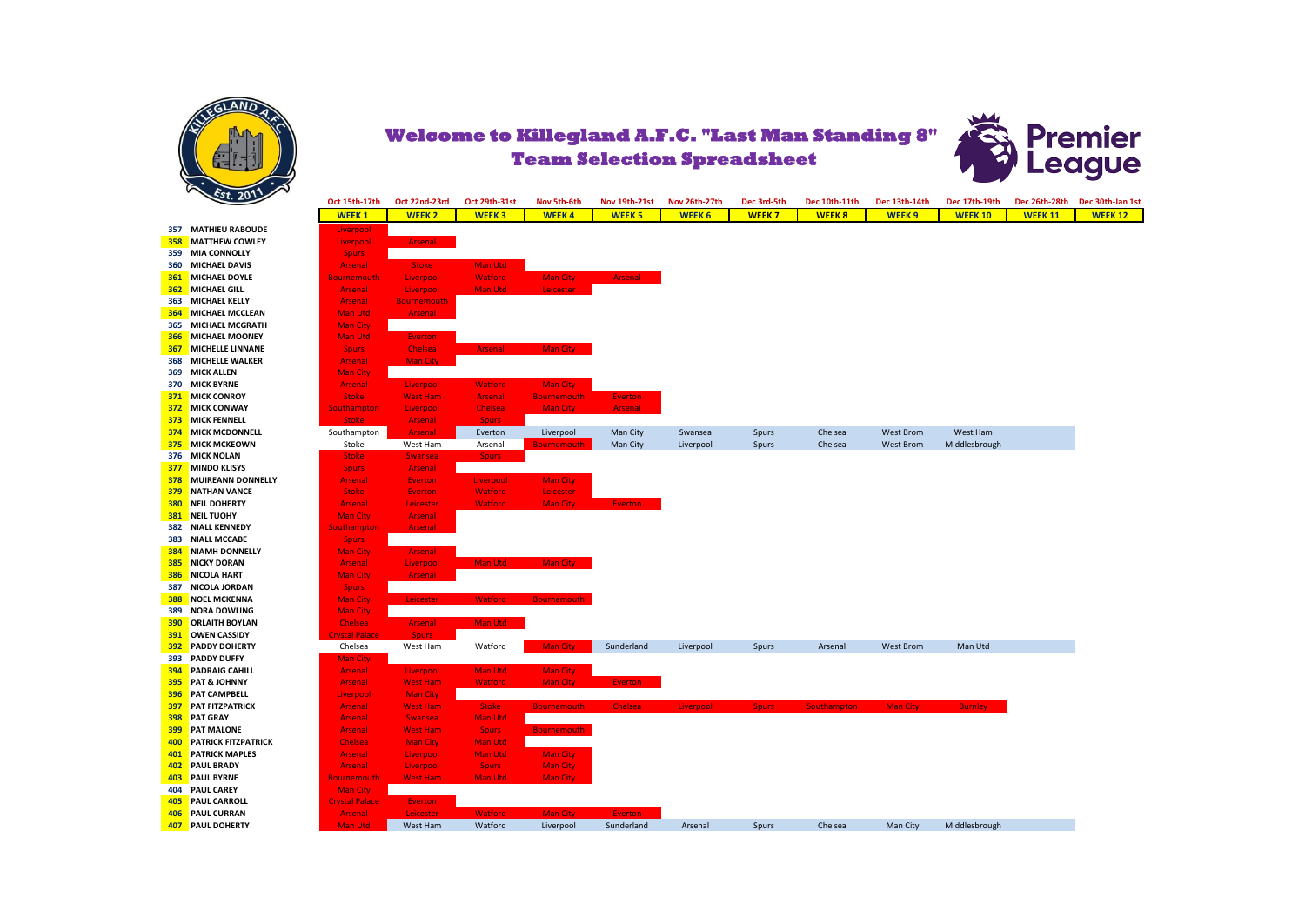



| 408        | <b>PAUL DONNELLY</b>                        | <b>Stoke</b>                             | <b>Arsenal</b>                    |
|------------|---------------------------------------------|------------------------------------------|-----------------------------------|
| 409        | <b>PAUL GIBBONS</b>                         | Chelsea                                  | <b>Stoke</b>                      |
| 410        | <b>PAUL HENDERSON</b>                       | <b>Bournemouth</b>                       | <b>Stoke</b>                      |
| 411        | <b>PAUL HUMPHRIES</b>                       | <b>Spurs</b>                             |                                   |
| 412        | <b>PAUL LYNAM</b>                           | <b>Chelsea</b>                           | <b>Arsenal</b>                    |
| 413        | <b>PAUL MURRAY</b>                          | <b>Man City</b>                          |                                   |
| 414        | <b>PAUL NOLAN</b>                           | <b>Stoke</b>                             | <b>West Ham</b>                   |
| 415        | <b>PAUL O'BRIEN</b>                         | <b>Chelsea</b>                           | <b>Arsenal</b>                    |
| 416        | <b>PAUL O'REILLY</b>                        | <b>Southampton</b>                       | Leicester                         |
| 417        | <b>PAUL PHILLIPS</b>                        | <b>Arsenal</b>                           | <b>West Ham</b>                   |
| 418        | <b>PAUL PIGGOTT</b>                         | <b>Arsenal</b>                           | Liverpool                         |
| 419        | <b>PAUL REDMOND</b>                         | <b>Arsenal</b>                           | <b>Swansea</b>                    |
| 420        | <b>PAUL SHARKEY</b>                         | <b>Arsenal</b>                           | <b>West Ham</b>                   |
| 421        | <b>PAUL TEELING #01</b>                     | <b>Spurs</b>                             | <b>Arsenal</b>                    |
| 422        | <b>PAUL TEELING #02</b>                     | <b>Southampton</b>                       | <b>Everton</b>                    |
| 423        | <b>PAUL WALTON</b>                          | <b>Arsenal</b>                           | Liverpool                         |
| 424        | PAULA MCGRATH                               | Liverpool                                |                                   |
| 425        | <b>PETER EGAN</b>                           | <b>Arsenal</b>                           | <b>Bournemouth</b>                |
| 426        | <b>PETER FREEMAN</b>                        | <b>Arsenal</b>                           | Liverpool                         |
| 427        | PETER GIBNEY                                | <b>Arsenal</b>                           | <b>Spurs</b>                      |
| 428        | <b>PETER KELLY</b>                          | <b>Arsenal</b>                           | <b>Spurs</b>                      |
| 429        | PETER KELLY JNR                             | <b>Chelsea</b>                           | Liverpool                         |
| 430        | PETER MOLLOY #01                            | <b>Arsenal</b>                           | Liverpool                         |
| 431        | PETER MOLLOY #02                            | <b>Southampton</b>                       | <b>Arsenal</b>                    |
| 432        | <b>PETER WADE</b>                           | <b>Arsenal</b>                           | Leicester                         |
| 433        | <b>RAY LEONARD</b>                          | <b>Southampton</b>                       | <b>West Ham</b>                   |
| 434        | <b>RAY WATSON</b>                           | <b>Bournemouth</b>                       | <b>Arsenal</b>                    |
| 435        | <b>RAYMOND QUAIL</b>                        | <b>Arsenal</b>                           | <b>Spurs</b>                      |
| 436        | <b>REBECCA GRATTAN</b>                      | Liverpool                                | <b>Arsenal</b>                    |
| 437        | <b>REBECCA MALONE</b>                       | Chelsea                                  | <b>Arsenal</b>                    |
| 438        | <b>RICHARD MCCARTHY</b>                     | <b>Arsenal</b>                           | Liverpool                         |
| 439        | <b>RICHIE DUNNE</b>                         | <b>Arsenal</b>                           | <b>Spurs</b>                      |
| 440        | <b>ROB KELLETT</b>                          | <b>Arsenal</b>                           | Liverpool                         |
| 441        | <b>ROB KEOGH</b>                            | <b>Southampton</b>                       | Everton                           |
| 442        | <b>ROBBIE DOLAN</b>                         | <b>Arsenal</b>                           | Liverpool                         |
| 443        | <b>ROBBIE HARRIS</b>                        | <b>Southampton</b>                       | <b>Arsenal</b>                    |
| 444<br>445 | <b>ROBBIE MURPHY</b><br><b>ROBERT BURKE</b> | <b>Man City</b>                          |                                   |
| 446        | <b>ROBERT KELLY</b>                         | <b>Arsenal</b>                           | <b>Man City</b>                   |
| 447        | <b>ROBERT MURRAY</b>                        | <b>Crystal Palace</b><br><b>Arsenal</b>  | <b>Man City</b>                   |
| 448        | <b>ROGER LAYDEN</b>                         | <b>Man City</b>                          |                                   |
| 449        | <b>ROISIN DONNELLY</b>                      | <b>Arsenal</b>                           | Liverpool                         |
| 450        | <b>RONAN FINN</b>                           | <b>Stoke</b>                             | Liverpool<br><b>West Ham</b>      |
| 451        | <b>RUBY MCCARTHY</b>                        |                                          |                                   |
| 452        | <b>RYAN KEEGAN</b>                          | <b>Spurs</b>                             | <b>Arsenal</b>                    |
| 453        | <b>SAM WHELAN</b>                           | <b>Southampton</b><br><b>Bournemouth</b> | <b>Arsenal</b><br><b>West Ham</b> |
| 454        | <b>SANDRA BYRNE</b>                         | <b>Man City</b>                          |                                   |
| 455        | <b>SARAH DOHERTY</b>                        | <b>Bournemouth</b>                       | <b>Arsenal</b>                    |
| 456        | <b>SCOTT &amp; BAILEY JOHNSTON</b>          | <b>Spurs</b>                             | <b>Everton</b>                    |
| 457        | <b>SEAMUS MCCANN</b>                        | <b>Spurs</b>                             |                                   |
| 458        | <b>SEAN ANDERSON</b>                        | <b>Arsenal</b>                           | <b>Bournemouth</b>                |
|            |                                             |                                          |                                   |

| 5t.201                                 | Oct 15th-17th         | Oct 22nd-23rd      | Oct 29th-31st      | Nov 5th-6th        | Nov 19th-21st      | Nov 26th-27th         | Dec 3rd-5th | Dec 10th-11th | Dec 13th-14th     | Dec 17th-19th  |                | Dec 26th-28th Dec 30th-Jan 1st |
|----------------------------------------|-----------------------|--------------------|--------------------|--------------------|--------------------|-----------------------|-------------|---------------|-------------------|----------------|----------------|--------------------------------|
|                                        | <b>WEEK1</b>          | <b>WEEK 2</b>      | <b>WEEK3</b>       | <b>WEEK4</b>       | <b>WEEK 5</b>      | <b>WEEK 6</b>         | WEEK 7      | <b>WEEK8</b>  | WEEK <sub>9</sub> | <b>WEEK 10</b> | <b>WEEK 11</b> | <b>WEEK 12</b>                 |
| 408 PAUL DONNELLY                      | <b>Stoke</b>          | Arsenal            | <b>Watford</b>     | <b>Bournemouth</b> |                    |                       |             |               |                   |                |                |                                |
| 409 PAUL GIBBONS                       | <b>Chelsea</b>        | <b>Stoke</b>       | Liverpool          | <b>Sunderland</b>  | Man Utd            | Leicester             |             |               |                   |                |                |                                |
| 410 PAUL HENDERSON                     | <b>Bournemouth</b>    | <b>Stoke</b>       | <b>Watford</b>     | <b>Man City</b>    | <b>Everton</b>     |                       |             |               |                   |                |                |                                |
| <b>411 PAUL HUMPHRIES</b>              | <b>Spurs</b>          |                    |                    |                    |                    |                       |             |               |                   |                |                |                                |
| 412 PAUL LYNAM                         | Chelsea               | Arsenal            | Man Utd            |                    |                    |                       |             |               |                   |                |                |                                |
| <b>413 PAUL MURRAY</b>                 | <b>Man City</b>       |                    |                    |                    |                    |                       |             |               |                   |                |                |                                |
| 414 PAUL NOLAN                         | <b>Stoke</b>          | West Ham           | <b>Man Utd</b>     | Man City           |                    |                       |             |               |                   |                |                |                                |
| 415 PAUL O'BRIEN                       | <b>Chelsea</b>        | Arsenal            | <b>Bournemouth</b> |                    |                    |                       |             |               |                   |                |                |                                |
| 416 PAUL O'REILLY                      | <b>Southampton</b>    | Leicester          | Man Utd            | <b>Man City</b>    |                    |                       |             |               |                   |                |                |                                |
| 417 PAUL PHILLIPS                      | <b>Arsenal</b>        | <b>West Ham</b>    | <b>Stoke</b>       | <b>Man City</b>    | <b>Everton</b>     |                       |             |               |                   |                |                |                                |
| 418 PAUL PIGGOTT                       | <b>Arsenal</b>        | Liverpool          | <b>Man Utd</b>     |                    |                    |                       |             |               |                   |                |                |                                |
| 419 PAUL REDMOND                       | <b>Arsenal</b>        | <b>Swansea</b>     | <b>Man Utd</b>     |                    |                    |                       |             |               |                   |                |                |                                |
| 420 PAUL SHARKEY                       | <b>Arsenal</b>        | <b>West Ham</b>    | Man Utd            | Liverpool          | Everton            |                       |             |               |                   |                |                |                                |
| 421 PAUL TEELING #01                   | <b>Spurs</b>          | Arsenal            |                    |                    |                    |                       |             |               |                   |                |                |                                |
| 422 PAUL TEELING #02                   | <b>Southampton</b>    | <b>Everton</b>     | Man Utd            |                    |                    |                       |             |               |                   |                |                |                                |
| 423 PAUL WALTON                        | <b>Arsenal</b>        | Liverpool          | <b>Man Utd</b>     | <b>Man City</b>    |                    |                       |             |               |                   |                |                |                                |
| 424 PAULA MCGRATH                      | Liverpool             |                    |                    |                    |                    |                       |             |               |                   |                |                |                                |
| 425 PETER EGAN                         | <b>Arsenal</b>        | <b>Bournemouth</b> | <b>Man City</b>    | <b>Burnley</b>     | <b>Chelsea</b>     | <b>Crystal Palace</b> |             |               |                   |                |                |                                |
| 426 PETER FREEMAN                      | <b>Arsenal</b>        | Liverpool          | <b>Spurs</b>       | <b>Man City</b>    |                    |                       |             |               |                   |                |                |                                |
| 427 PETER GIBNEY                       | <b>Arsenal</b>        | <b>Spurs</b>       | <b>Watford</b>     | <b>Bournemouth</b> |                    |                       |             |               |                   |                |                |                                |
| 428 PETER KELLY                        | <b>Arsenal</b>        | <b>Spurs</b>       | Liverpool          | <b>Man City</b>    |                    |                       |             |               |                   |                |                |                                |
| 429 PETER KELLY JNR                    | <b>Chelsea</b>        | Liverpool          | <b>Man City</b>    | <b>Bournemouth</b> | <b>Everton</b>     |                       |             |               |                   |                |                |                                |
| 430 PETER MOLLOY #01                   | <b>Arsenal</b>        | Liverpool          | <b>Watford</b>     | <b>Man City</b>    | <b>Everton</b>     |                       |             |               |                   |                |                |                                |
| 431 PETER MOLLOY #02                   | <b>Southampton</b>    | Arsenal            | <b>Man Utd</b>     |                    |                    |                       |             |               |                   |                |                |                                |
| 432 PETER WADE                         | Arsenal               | Leicester          | <b>Man Utd</b>     | <b>Man City</b>    |                    |                       |             |               |                   |                |                |                                |
| 433 RAY LEONARD                        | Southampton           | <b>West Ham</b>    | <b>Man Utd</b>     | <b>Man City</b>    |                    |                       |             |               |                   |                |                |                                |
| 434 RAY WATSON                         | <b>Bournemouth</b>    | <b>Arsenal</b>     | <b>Man Utd</b>     |                    |                    |                       |             |               |                   |                |                |                                |
| 435 RAYMOND QUAIL                      | Arsenal               | <b>Spurs</b>       | <b>Man Utd</b>     |                    |                    |                       |             |               |                   |                |                |                                |
| 436 REBECCA GRATTAN                    | Liverpool             | <b>Arsenal</b>     |                    |                    |                    |                       |             |               |                   |                |                |                                |
| 437 REBECCA MALONE                     | <b>Chelsea</b>        | <b>Arsenal</b>     | <b>Man City</b>    | Liverpool          | <b>Spurs</b>       | <b>Bournemouth</b>    |             |               |                   |                |                |                                |
| 438 RICHARD MCCARTHY                   | <b>Arsenal</b>        | Liverpool          | <b>Man City</b>    | <b>Bournemouth</b> | <b>Everton</b>     |                       |             |               |                   |                |                |                                |
| <b>439 RICHIE DUNNE</b>                | <b>Arsenal</b>        | <b>Spurs</b>       | <b>Everton</b>     | <b>Man City</b>    |                    |                       |             |               |                   |                |                |                                |
| 440 ROB KELLETT                        | <b>Arsenal</b>        | Liverpool          | <b>Everton</b>     | <b>Bournemouth</b> | <b>Stoke</b>       |                       |             |               |                   |                |                |                                |
| 441 ROB KEOGH                          | Southampton           | <b>Everton</b>     |                    |                    |                    |                       |             |               |                   |                |                |                                |
| 442 ROBBIE DOLAN                       | Arsenal               | Liverpool          | <b>Man Utd</b>     | Man City           |                    |                       |             |               |                   |                |                |                                |
| 443 ROBBIE HARRIS                      | <b>Southampton</b>    | <b>Arsenal</b>     | <b>Stoke</b>       | <b>Bournemouth</b> |                    |                       |             |               |                   |                |                |                                |
| 444 ROBBIE MURPHY                      | <b>Man City</b>       |                    |                    |                    |                    |                       |             |               |                   |                |                |                                |
| 445 ROBERT BURKE                       | <b>Arsenal</b>        | <b>Man City</b>    | Liverpool          | Leicester          |                    |                       |             |               |                   |                |                |                                |
| 446 ROBERT KELLY                       | <b>Crystal Palace</b> |                    |                    |                    |                    |                       |             |               |                   |                |                |                                |
| 447 ROBERT MURRAY                      | <b>Arsenal</b>        | <b>Man City</b>    | Man Utd            |                    |                    |                       |             |               |                   |                |                |                                |
| 448 ROGER LAYDEN                       | <b>Man City</b>       | Liverpool          | <b>Man Utd</b>     |                    |                    |                       |             |               |                   |                |                |                                |
| 449 ROISIN DONNELLY                    | <b>Arsenal</b>        | Liverpool          | <b>Watford</b>     | <b>Man City</b>    | <b>Everton</b>     |                       |             |               |                   |                |                |                                |
| <b>450 RONAN FINN</b>                  | <b>Stoke</b>          | <b>West Ham</b>    | Man Utd            | <b>Man City</b>    |                    |                       |             |               |                   |                |                |                                |
| 451 RUBY MCCARTHY                      | <b>Spurs</b>          | <b>Arsenal</b>     |                    |                    |                    |                       |             |               |                   |                |                |                                |
| 452 RYAN KEEGAN                        | <b>Southampton</b>    | Arsenal            | <b>Everton</b>     | Liverpool          | <b>Bournemouth</b> | <b>Burnley</b>        |             |               |                   |                |                |                                |
| 453 SAM WHELAN                         | <b>Bournemouth</b>    | <b>West Ham</b>    | <b>Man Utd</b>     | Liverpool          | Arsenal            |                       |             |               |                   |                |                |                                |
| 454 SANDRA BYRNE                       | <b>Man City</b>       |                    |                    |                    |                    |                       |             |               |                   |                |                |                                |
| 455 SARAH DOHERTY                      | <b>Bournemouth</b>    | <b>Arsenal</b>     | <b>Watford</b>     | Man City           |                    |                       |             |               |                   |                |                |                                |
| <b>456 SCOTT &amp; BAILEY JOHNSTON</b> | <b>Spurs</b>          | <b>Everton</b>     |                    |                    |                    |                       |             |               |                   |                |                |                                |
| <b>457 SEAMUS MCCANN</b>               | <b>Spurs</b>          |                    |                    |                    |                    |                       |             |               |                   |                |                |                                |
| <b>ACO CEAN ANDERCON</b>               |                       |                    |                    |                    |                    |                       |             |               |                   |                |                |                                |